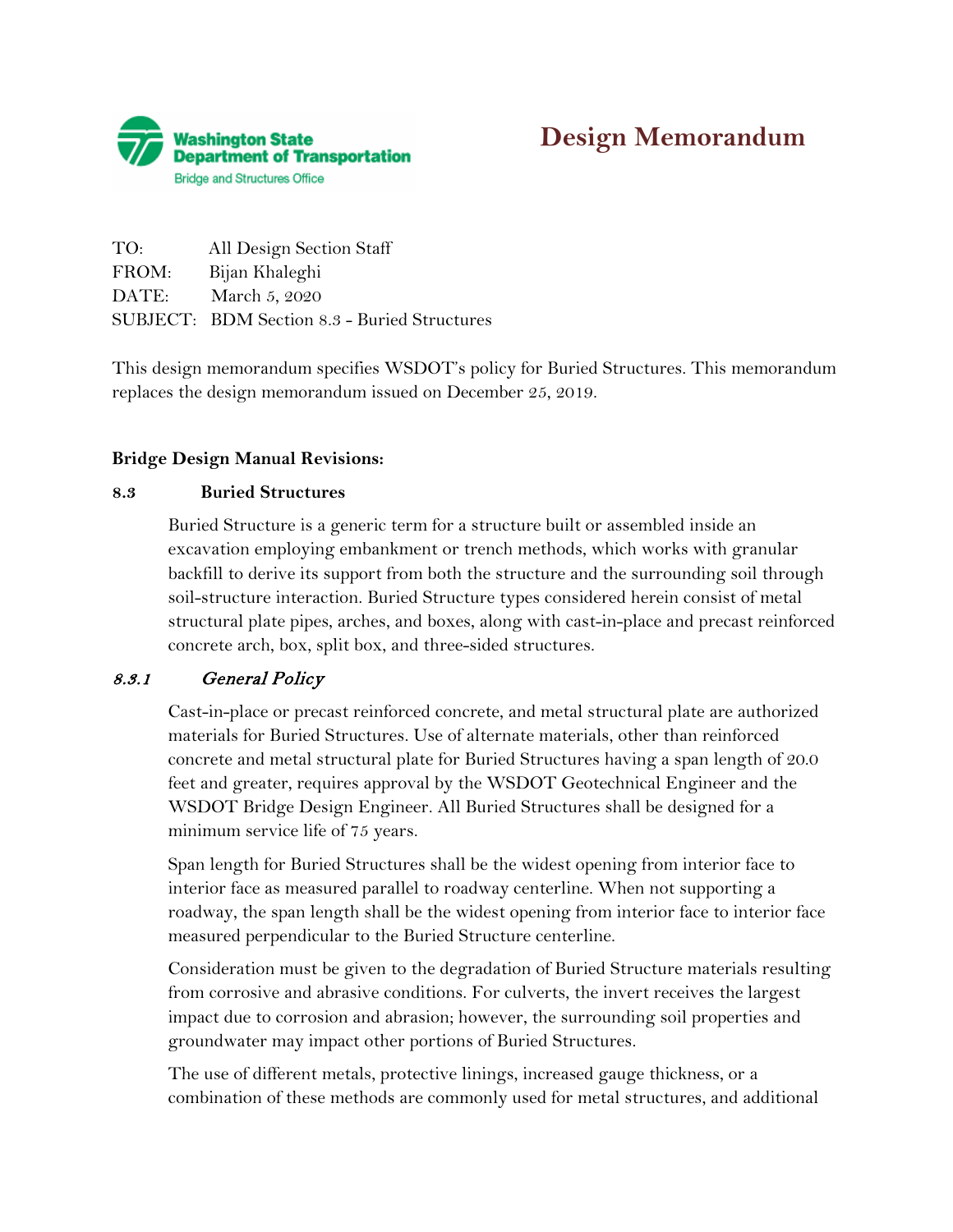concrete cover or protective coatings over reinforcing steel are common approaches used in concrete structures to ensure the service life criteria is met.

Buried Structures conveying vehicles, or pedestrians shall consider the applicability of safety systems such as, but not limited to, fire life-safety elements, ventilation, lighting, emergency egress, traffic control, and communications in accordance with Section 8.3.8.

Additional provisions other than those cited herein may be specified, on a case-by-case basis, to achieve higher performance criteria for Buried Structures. Where such additional requirements are specified, they shall be site or project specific and shall be tailored to a particular structure type.

# 8.3.2 WSDOT Buried Structure Templates

The WSDOT Bridge and Structures Office (BSO) has developed standard design drawings for precast reinforced concrete Buried Structures for use as project templates. See Section 8.4 for the list of Bridge Standard Drawings for Buried Structures consisting of a geometrics table, typical sections and general details.

WSDOT's current Buried Structure series is summarized on Bridge Standard Drawing  $8.3.2 - A2$ , comprising the following structure types:

- Precast Reinforced Concrete Split Box Culvert (PRCSBC)
	- o SB20 through SB25, see Bridge Standard Drawing [8.3.2-A3](https://www.wsdot.wa.gov/Bridge/Structures/StandardDrawings.htm#BuriedStructures)
	- o SBS20 through SBS25, see Bridge Standard Drawing [8.3.2-A13](https://www.wsdot.wa.gov/Bridge/Structures/StandardDrawings.htm#BuriedStructures)
- Precast Reinforced Concrete Three-Sided Structures (PRCTSS)
	- o FC20 through FC40, see Bridge Standard Drawing [8.3.2-A3](https://www.wsdot.wa.gov/Bridge/Structures/StandardDrawings.htm#BuriedStructures)
	- o VC45 through VC50, see Bridge Standard Drawing [8.3.2-A4](https://www.wsdot.wa.gov/Bridge/Structures/StandardDrawings.htm#BuriedStructures)
	- o VC55 through VC60, see Bridge Standard Drawing [8.3.2-A5](https://www.wsdot.wa.gov/Bridge/Structures/StandardDrawings.htm#BuriedStructures)

The BSO standard design drawings are templates only, and should be modified for each project per site specific conditions, design requirements, and jurisdiction.

# 8.3.3 General Design Requirements

The design of Buried Structures shall be in accordance with the requirements and guidance cited herein and in the current *AASHTO LRFD Bridge Design Specifications* (hereafter referred to as the *LRFD Specifications*), *AASHTO Guide Specifications for LRFD Seismic Bridge Design* (hereafter referred to as the *Guide Specifications*), WSDOT *[Geotechnical Design Manual M 46-03](http://www.wsdot.wa.gov/Publications/Manuals/M46-03.htm)*, and *[Standard Specifications M 41-10](https://www.wsdot.wa.gov/Publications/Manuals/M41-10.htm)*, unless otherwise required in the project-specific criteria.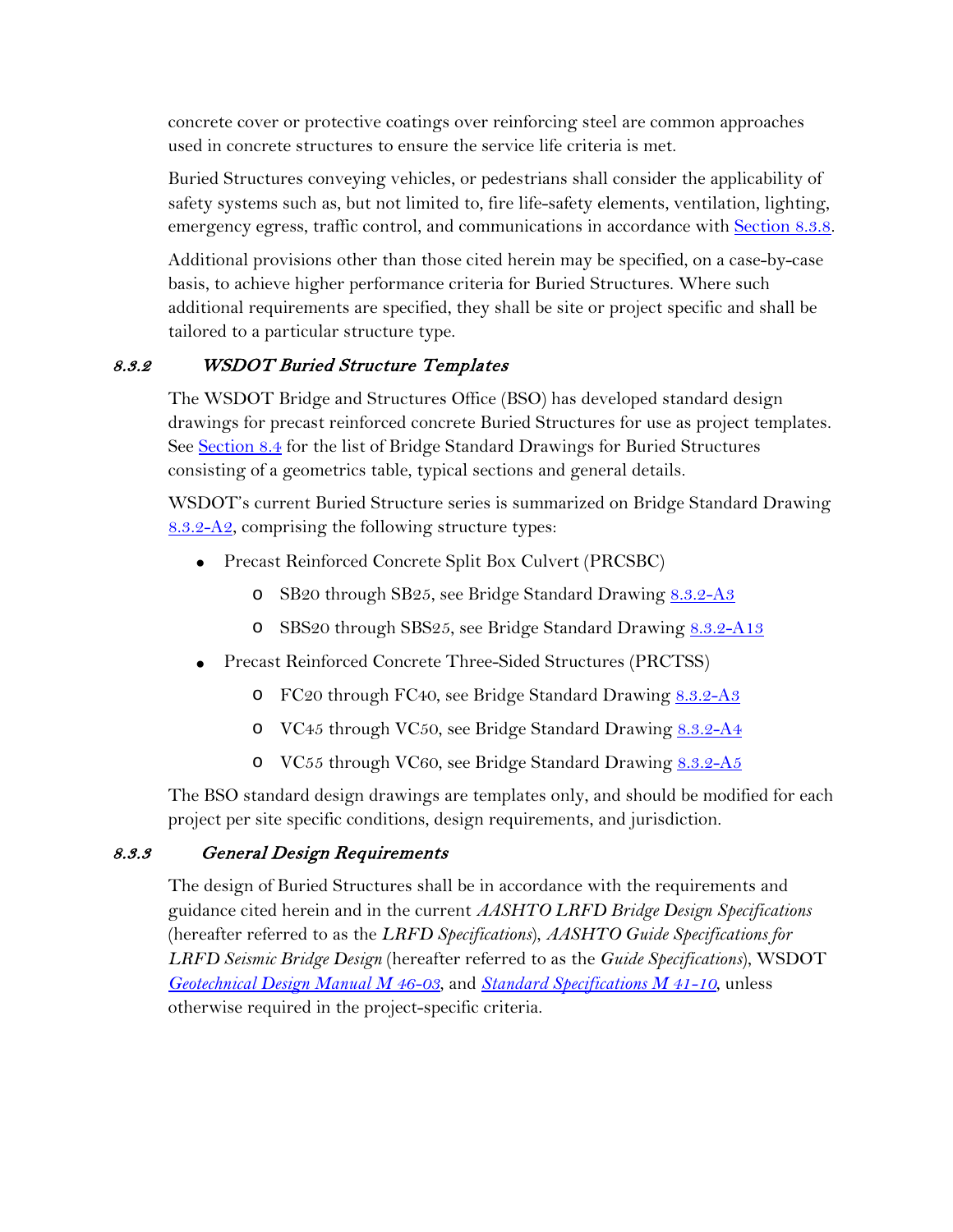- A. Design Delivery Methods
	- 1. Span lengths less than 30.0 feet

The Region Project Engineer Office may allow Contractor supplied designs of Buried Structures while under contract.

2. Span lengths equal to or greater than 30.0 feet

The Region Project Engineer Office may utilize Contractor supplied designs of Buried Structures while under contract when approved by the WSDOT Geotechnical Office and the WSDOT Bridge Office.

When a contractor supplied design is chosen, ensure the contract allows sufficient time from award to any construction windows to allow for design, review, and fabrication of the Buried Structure.

When a contractor supplied design is not selected:

- a. A preliminary plan shall be completed in accordance with the criteria listed in Chapter 2.
- b. The design of the structure shall be completed prior to contract and the plans shall be included as a part of the Ad copy PS&E.
- c. The design may be completed by one of the following;
	- WSDOT or Consultant engineering staff.
	- Proprietary supplier identified as a sole source by WSDOT.

#### B. Application of Loads

Buried Structures shall be designed for force effects in accordance with *LRFD Specifications*, Section 12.6.1 (as shown in Figure 8.3.3.B), except that exemption from seismic loading shall not apply for Buried Structures with spans of 20.0 feet or greater.

Figure 8.3.3.B Typical Split Box Loading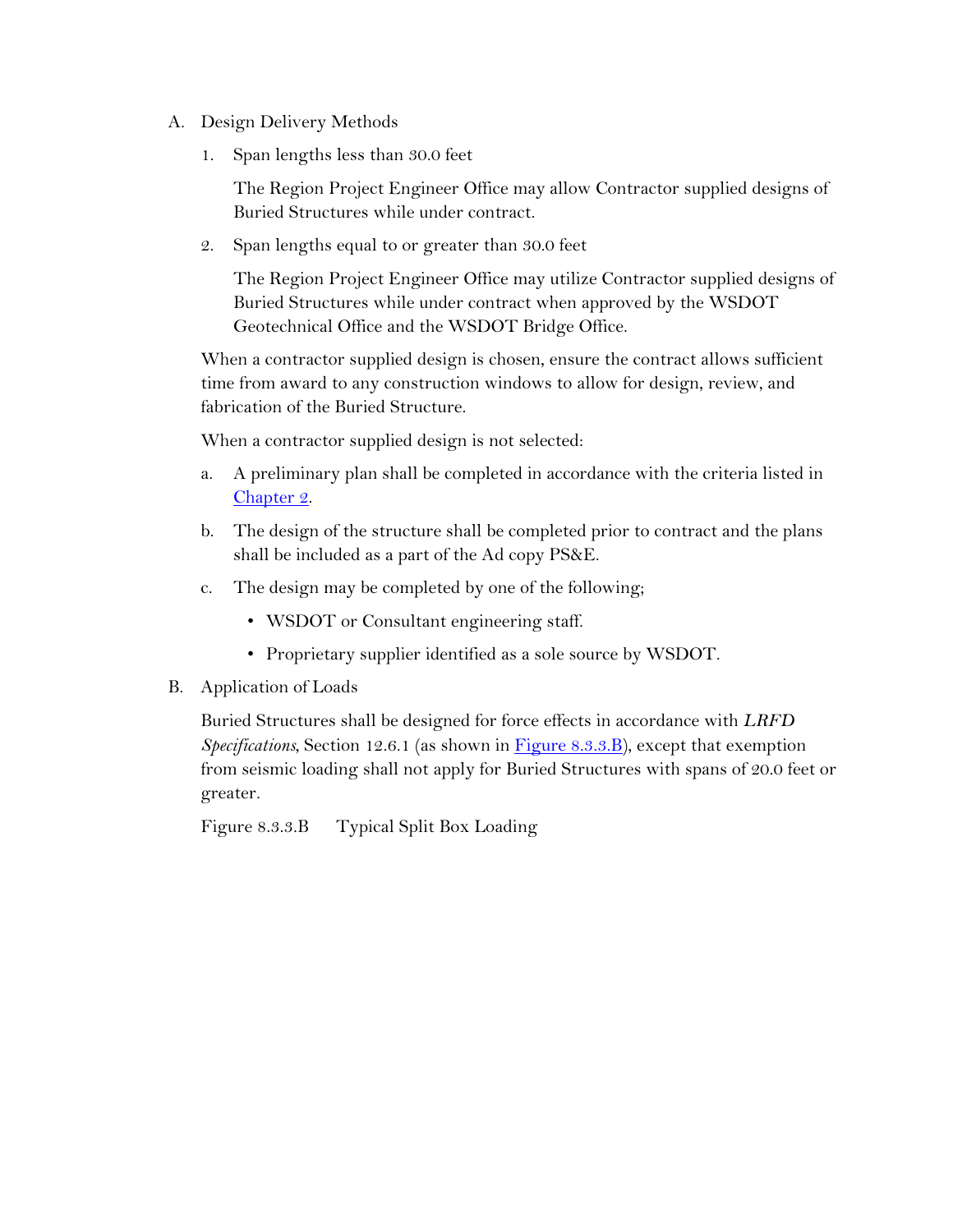

Buried Structures shall be investigated for Construction Loads, Service I Load Combination, Strength I Load Combination, and Extreme Event I and II Load Combinations, enveloping all controlling force effects resulting from, but not limited to, the following general load combinations:

- Maximum Vertical, Maximum Horizontal
- Maximum Vertical, Minimum Horizontal
- Minimum Vertical, Maximum Horizontal

The requirement of Section 3.5 for inclusion of live load in the Extreme Event I Load Combination is applicable. The load factor *γ*<sub>EO</sub> as specified in *LRFD Specifications*, Table 3.4.1-1 shall be taken equal to 0.50, regardless of location or congestion.

The decrease in live load effect due to increase in fill depth shall be considered in both design and load rating of Buried Structures.

C. Buried Structure Foundation Design

Foundations for Buried Structures shall be designed and detailed in accordance with this *Bridge Design Manual M 23-50,* and the *[Geotechnical Design Manual](http://www.wsdot.wa.gov/Publications/Manuals/M46-03.htm)*, and shall include the effects of potential scour as described in Section 8.1.9.

D. Buried Structure Wingwall, Headwall, and Cutoff Wall Design

The term 'wingwall' as it relates to Buried Structures is a retaining wall, as defined in Section 8.1.1, used to retain the roadway embankment adjacent to the Buried Structure, or to furnish protection against erosion.

The term 'headwall' is an integral retaining wall at the inlet and outlet of Buried Structures as a means to retain the roadway fill directly above the structure.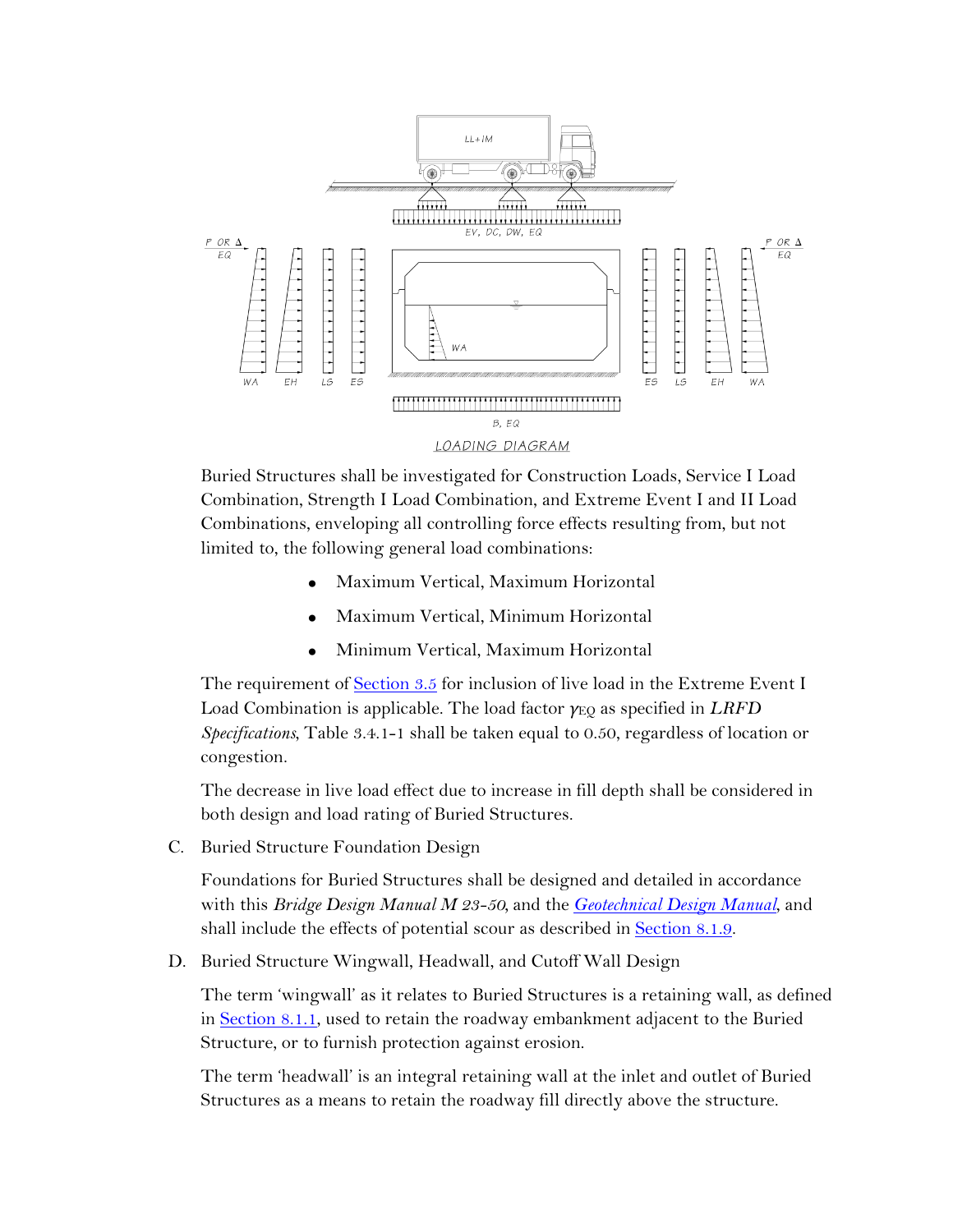The term 'cutoff wall' is a physical barrier employed to seal off water flow into the structural backfill below hydraulic structures, and protects structures placed over erodible deposits.

Wingwalls, headwalls, and cutoff walls for Buried Structures shall be designed in accordance with the current versions of the *[Geotechnical Design Manual](http://www.wsdot.wa.gov/Publications/Manuals/M46-03.htm)*, and Chapter 11 of the *LRFD Specifications*. The bottom of wingwall foundations, headwalls and cutoff walls shall be located a minimum of 2.0 feet below the scour elevation in accordance with the *[Geotechnical Design Manual](http://www.wsdot.wa.gov/Publications/Manuals/M46-03.htm)*, Section 15.4.5, unless a greater depth is otherwise specified. The structure shall be designed for the effects of scour as described in Section 8.1.9.

Headwalls shall be designed for any lateral load due to the overburden.

Headwalls, wingwalls, and railings shall be designed for vehicular collision and pedestrian or worker fall protection forces where applicable in accordance with Section 10.2 and Section 10.5.

E. Fall Protection

Fall protection shall be provided on headwalls and wingwalls in accordance with Section 8.1.10.B for exposed wall heights equal to or greater than 4.0 feet.

F. Buried Structure Seismic Design

The provisions below are the minimum seismic design requirements for conventional Buried Structures. Additional provisions may be specified, on a caseby-case basis, to achieve higher seismic performance criteria for Buried Structures. Where such additional requirements are specified, they shall be site or project specific and shall be tailored to a particular structure type.

Seismic design need not be considered for Buried Structures with span lengths of less than 20.0 feet.

Buried Structures greater than or equal to 20.0 feet shall be designed for seismic effects in accordance with Section 13.5 *Seismic Considerations* in the *AASHTO*, *Technical Manual for Design and Construction of Road Tunnels – Civil Elements*  (hereafter referred to as the *Technical Manual*)*,* with current interims*.*

1. Seismic Loading Effects

Buried Structures with span lengths equal to or greater than 20.0 feet shall be designed in accordance with *AASHTO LRFD Road Tunnel Design and Construction Guide Specifications*, 1st Edition, 2017, Sections 10.8.3 and 10.8.4 respectively to accommodate the effects resulting from two types of seismic loading:

• Ground Shaking (i.e., transient ground displacement, TGD); and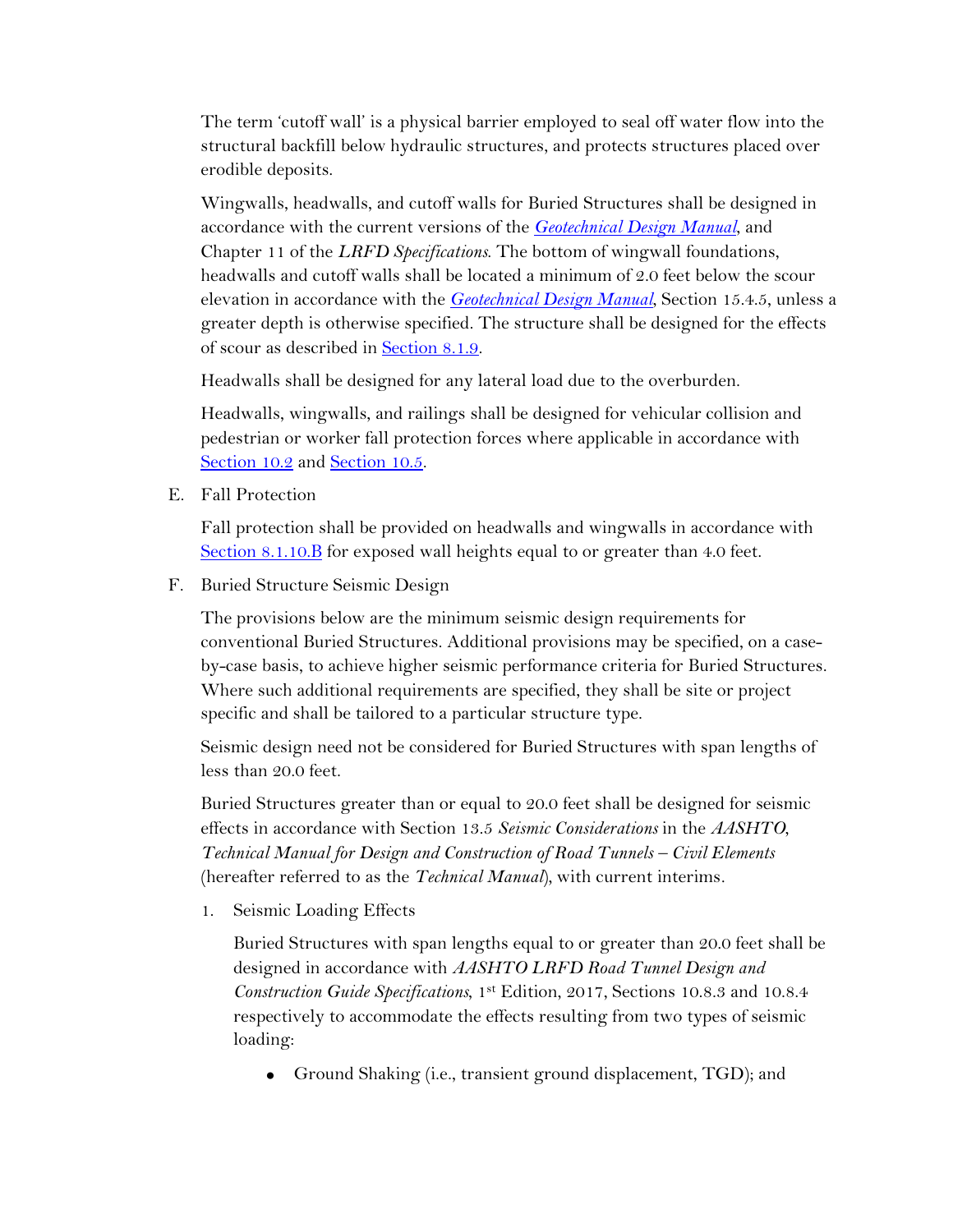• Ground Failure (i.e., permanent ground displacement, PGD)

For TGD seismic loads, Buried Structures shall be evaluated using pseudostatic or dynamic soil-structure interaction analysis using a ground displacement approach.

The overall effects of seismically induced external earth loading on a Buried Structure causes the structure to deform with the surrounding soil or "rack". It is therefore, more reasonable to approach the problem by specifying the loading in terms of deformations. The design goal is to ensure the structure can adequately absorb the imposed racking deformation (i.e., the deformation method), rather than designing to resist a specified dynamic earth pressure (i.e., the force method). For this reasoning, the effects of transient racking/ovaling deformations on Buried Structures in soil or rock, due to the shear distortions of the ground, shall be used to determine the EQ force effects identified in Section 8.3.3.B, in accordance with *Technical Manual*, Section 13.5, unless otherwise required in the project-specific criteria.

Alternately, a refined analysis utilizing a finite element approach, accounting for free-field displacement and soil-structure interaction may also be used.

For PGD seismic loads, Buried Structures shall consider the potential for ground failure (e.g., liquefaction, liquefaction induced settlement, downdrag, landslides, and fault displacements) on the function of the Buried Structure.

The geotechnical designer shall evaluate the site and soil conditions to provide recommendations based on impacts of seismic geologic hazards including fault rupture, liquefaction, lateral spreading, flow failure, and slope instability, along with estimated loads and deformations acting on the structure, and options to mitigate seismic geological hazards in accordance with the *[Geotechnical Design](http://www.wsdot.wa.gov/Publications/Manuals/M46-03.htm)  [Manual](http://www.wsdot.wa.gov/Publications/Manuals/M46-03.htm)*. The designer shall evaluate, design, and detail all elements for any geological hazards as warranted by the geotechnical engineer.

2. Attenuation of Peak Ground Motion Parameters

The ground motion parameters shall be derived at the elevation of the Buried Structure closest to the finished grade surface. The peak ground motion parameters shall be adjusted to reflect attenuation of ground motion with depth according to  $\overline{\text{Table 8.3.3.F-2}}$ , unless detailed site-specific analysis is performed to evaluate attenuation with depth.

Table 8.3.3.F-2 Ground Motion Attenuation with Depth (modified after AASHTO, 2010)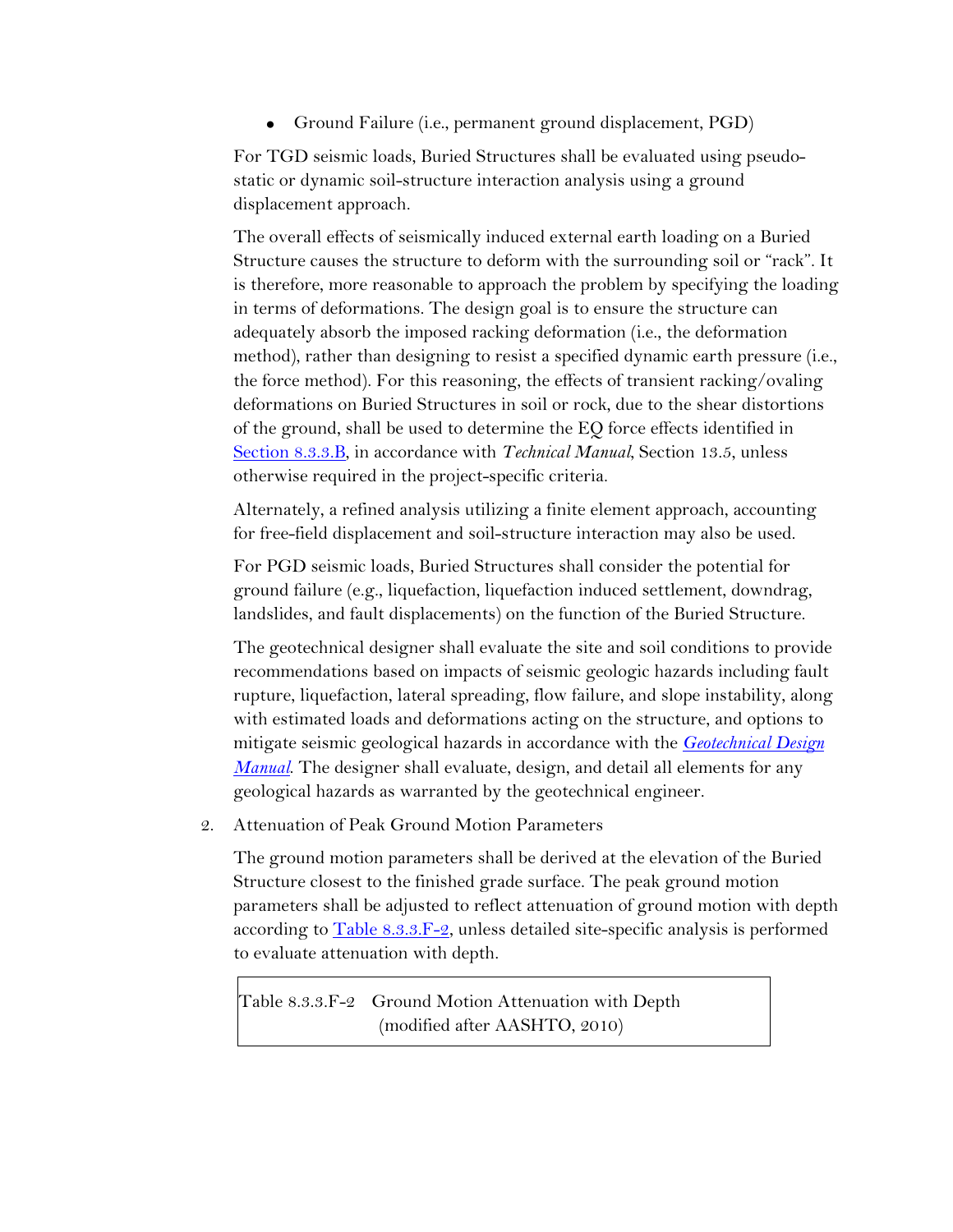| Depth to Top of Buried<br>Structure<br>$(\text{feet})$ | Ratio of Ground Motion at<br>Buried Structure Depth to<br>Motion at Ground Surface |
|--------------------------------------------------------|------------------------------------------------------------------------------------|
| $\leq 20$                                              | $0.95 - 1.00*$                                                                     |
| 20 to 50                                               | $0.75 - 0.95^*$                                                                    |
| 50 to 100                                              | $0.50 - 0.75*$                                                                     |
| $\geq 100$                                             | 0.50                                                                               |

\* For depths between the limits of each range, corresponding ground motion attenuation ratio can be estimated by linear interpolation – larger ratio corresponding to shallower depth.

G. Usage of Buried Structure Design Software and/or Spreadsheets

The use of structural analysis software and/or spreadsheets shall be completely transparent and include all relevant information necessary to verify compliance with applicable design criteria. Accompanying supporting calculations may be necessary for verification. Any hidden code, function, design input, or result shall be explained thoroughly and be easily verifiable. Spreadsheets shall be unlocked. All calculations shall be logical to follow. All calculations shall include references to all applicable requirements in the design standards.

## 8.3.4 Materials

A. Concrete

All cast-in-place concrete shall be in accordance with **Section 5.1.1**.

Precast concrete shall be in accordance with Section 5.1.1. Class 5000 through 7000 are commonly used. Self-Consolidating Concrete (SCC) may be used.

Concrete cover measured from the face of concrete to the face of any reinforcing steel shall be 2.0 inch minimum at all faces.

B. Steel

Reinforcing steel shall be in accordance with Section 5.1.2.

Steel reinforcing bars shall be deformed, and shall conform to either ASTM A706 or AASHTO M 31 (ASTM A615). The nominal yield strength for reinforcement bar shall be limited to a maximum of 80 ksi.

Welded wire reinforcement may be used to replace steel reinforcing bars in Buried Structures. Welded wire reinforcement shall be deformed and shall conform to the requirements of AASHTO M 336 (ASTM A1064). The specified minimum yield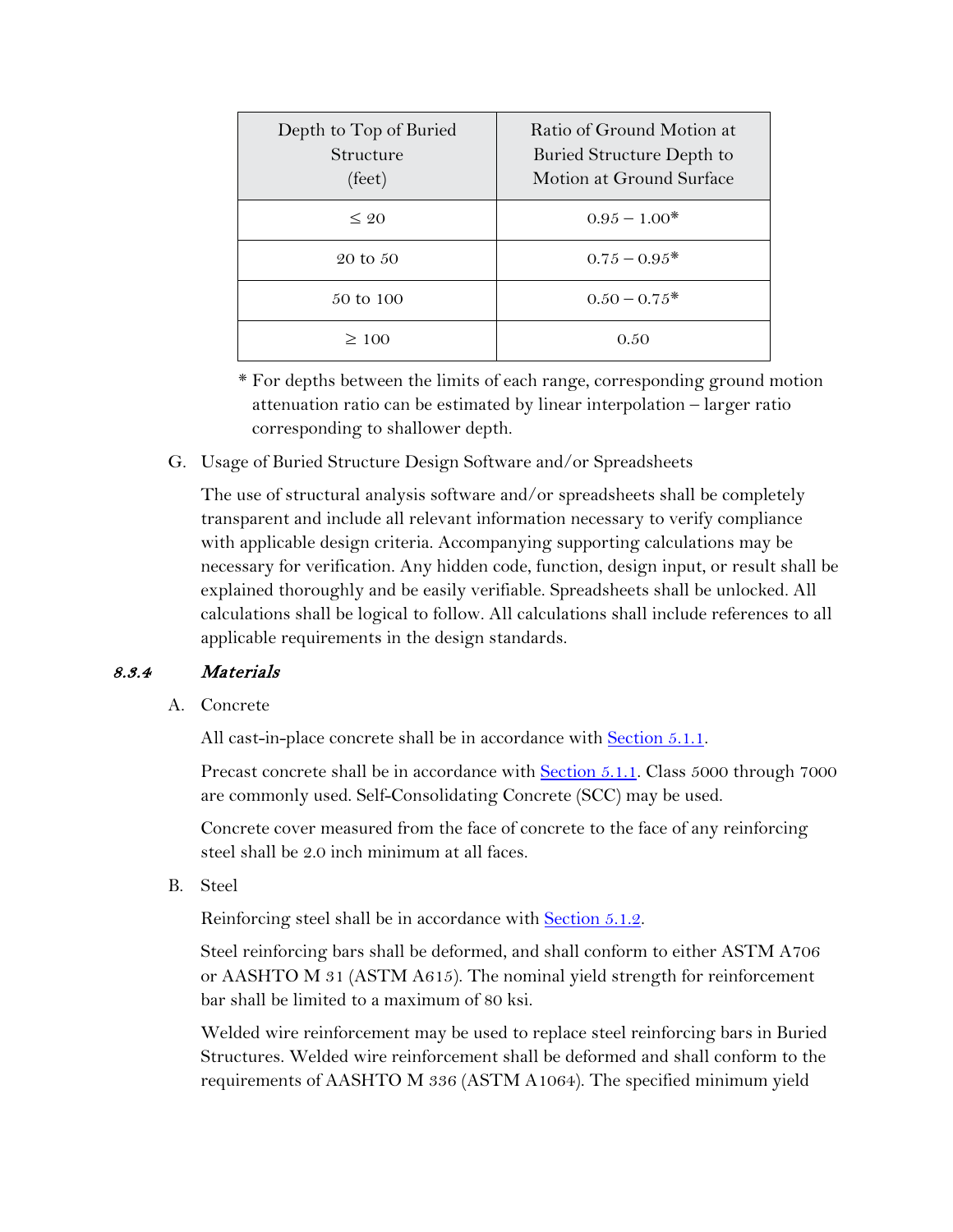strength of welded wire reinforcement shall be limited to a maximum of 75 ksi per Section 5.1.2.I.

Prestressing steel shall be in accordance with Section 5.1.3.

C. Bedding Material

Foundation subgrade and Buried Structure bedding material shall be prepared in accordance with *[Standard Specifications](https://www.wsdot.wa.gov/Publications/Manuals/M41-10.htm)*, Section 7-02.3(6)A4.

The upper layer of bedding course shall be a 6.0 inch minimum thickness layer of bedding material, defined as;

1. Precast Reinforced Concrete Three-Sided Structures (PRCTSS)

Crushed Surfacing Base Course.

2. Precast Reinforced Concrete Split Box Culverts (PRCSBC)

*[Standard Specifications](https://www.wsdot.wa.gov/Publications/Manuals/M41-10.htm)*, Section 9-03.12(3), or to AASHTO Grading No. 57 as specified in *[Standard Specifications](https://www.wsdot.wa.gov/Publications/Manuals/M41-10.htm)*, Section 9-03.1(4)C.

3. Precast Wingwalls

Crushed Surfacing Base Course.

D. Joint Sealant and External Sealing Bands

All flexible joints between concrete segments shall be sealed by joint sealant in accordance with *[Standard Specifications](https://www.wsdot.wa.gov/Publications/Manuals/M41-10.htm)*, Section 9-04.11.

All joints between concrete segments shall be wrapped with an external sealing band in accordance with *[Standard Specifications](https://www.wsdot.wa.gov/Publications/Manuals/M41-10.htm)*, Section 9-04.12, except that bottom slab joints are not required to be wrapped. The external sealing bands shall be installed before any tie plates.

See Section 8.4 Bridge Standard Drawings for joint sealing details.

E. Corrosion

Consideration shall be given to the degradation of Buried Structure materials resulting from corrosive conditions. The following corrosion mitigation efforts are commonly used to ensure service life criteria is met;

1. Metal Structural Plate Structures

Minimum corrosion rates and design service life analysis shall be in accordance with Section 6.7.2.

2. Concrete Structures

Additional concrete cover or protective coatings over reinforcing steel may be utilized.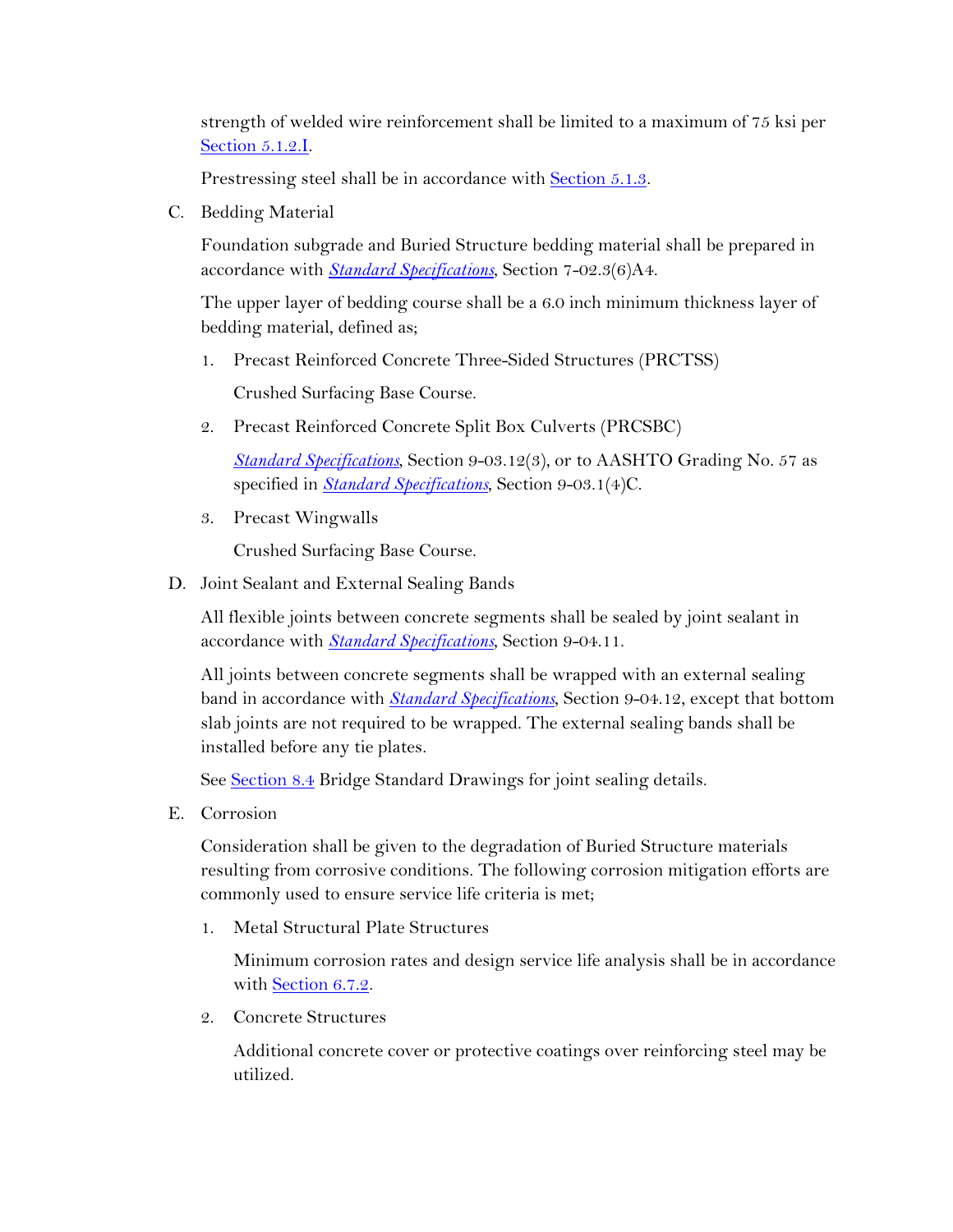Corrosion protection measures to achieve a minimum service life of 75 years shall be approved by the WSDOT Bridge Design Engineer.

## 8.3.5 Limit States and Design Methodologies

A. Service Limit State

Service Limit State is used to satisfy stress limits, deflection, and control of cracking requirements as applicable.

1. Total and Differential Settlement

The geotechnical designer shall provide an estimated total settlement, and evaluate the potential for differential settlement between Buried Structure units, including wingwalls. The designer shall evaluate, design, and detail all elements for any settlement(s) warranted by the geotechnical engineer.

2. Deflection

Concrete structures with less than 2.0 feet of fill and top slabs that are thinner than specified in *LRFD Specifications*, Table 2.5.2.6.3-1 may experience excessive differential deflection of adjacent units imposed by vehicular live loads. Excessive differential deflection of the top slab can cause premature deterioration of the wearing surface such as debonding, fracturing or pavement cracking.

To mitigate differential deflection between adjacent units the minimum top slab depths stipulated in *LRFD Specifications*, Table 2.5.2.6.3-1 are required unless computation of deflection indicates that lesser depths may be used without adversely affecting the strength or serviceability of the structure. The vehicular deflection limits for concrete structures in accordance with *LRFD Specifications*, Section 2.5.2.6.2 may be used to meet these requirements.

For concrete structures where the top slab is less than two feet from the roadway surface, the design shall also provide a method of shear transfer between adjacent units to equalize deflections by incorporating at least one of the following:

- Provide a joint between adjacent units capable of transferring the imposed shear.
- Provide a 5.0 inch minimum composite cast-in-place concrete topping, meeting the requirements of a Type 4 Protection System in accordance with Section 5.7.4.

Arch-top structures, because of their geometry and interaction with the surrounding soil, do not exhibit significant differential deflections that could cause pavement cracking for structures with less than 2.0 feet of fill. Thus, the requirements for shear transfer between adjacent units does not apply.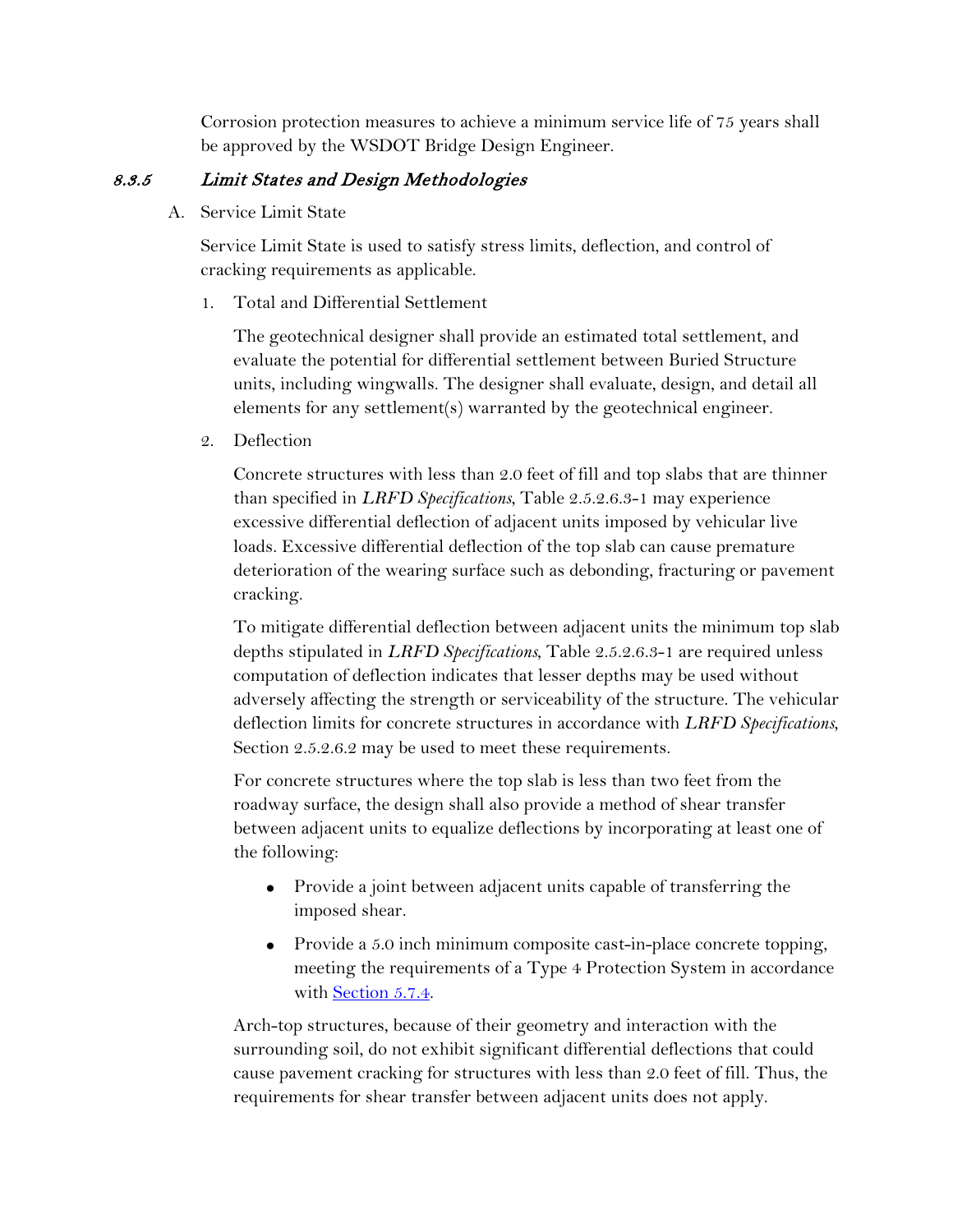For top slabs thinner than 1/20 of the design span, consideration should be given to prestressing in the direction of that span in order to control cracking.

3. Control of Cracking

Reinforcement shall be provided and spaced to meet the requirements of *LRFD Specifications*, Section 5.6.7. The exposure factor shall be based upon a Class 2 exposure condition.

Temperature and Shrinkage reinforcement shall be provided and spaced to meet the requirements of *LRFD Specifications*, Section 5.10.6. Temperature and Shrinkage reinforcement shall be provided in fillets and/or haunches.

B. Strength Limit State

Strength Limit State is used to satisfy flexural, shear, thrust, and radial tension requirements as applicable.

C. Extreme Limit State

Extreme Limit State is used to satisfy seismic, check flood, and scour requirements as applicable.

D. Boundary Conditions

Rigid frames are statically indeterminate structures, and as such, require more rigorous analysis than statically determinate structures. This has led to some simplifying assumptions to facilitate rapid computations, which do not capture the inherent advantages of rigid frames, such as continuity, stiffness, and economy, creating inefficiencies in the design.

Rigid frame members designed assuming simply supported boundary conditions, produce conservative reinforcement requirements in positive moment regions, and leave negative moment regions with deficiencies in reinforcement requirements. This is not an efficient design approach, because the assumed boundary conditions do not capture the essence of the structure's behavior. Therefore, to accurately capture a rigid frame's behavior and eliminate possible reinforcement deficiencies, concrete three-sided structures and box structures shall be analyzed as a rigid frame, applying appropriate boundary conditions.

Additionally, the bottom slabs of box structures are entirely supported by the underlying bedding material. Often times for ease of computations, the bottom slab of these structures are analyzed as a simply supported beam. Again, this does not capture the structure's behavior efficiently, and has a tendency to leave reinforcement deficiencies in negative moment regions. Analyzing the slab supported on an elastic foundation is a more appropriate approach. This type of analysis can be achieved using the modulus of subgrade reaction, as determined by the geotechnical engineer, to determine a spring constant, and applying a series of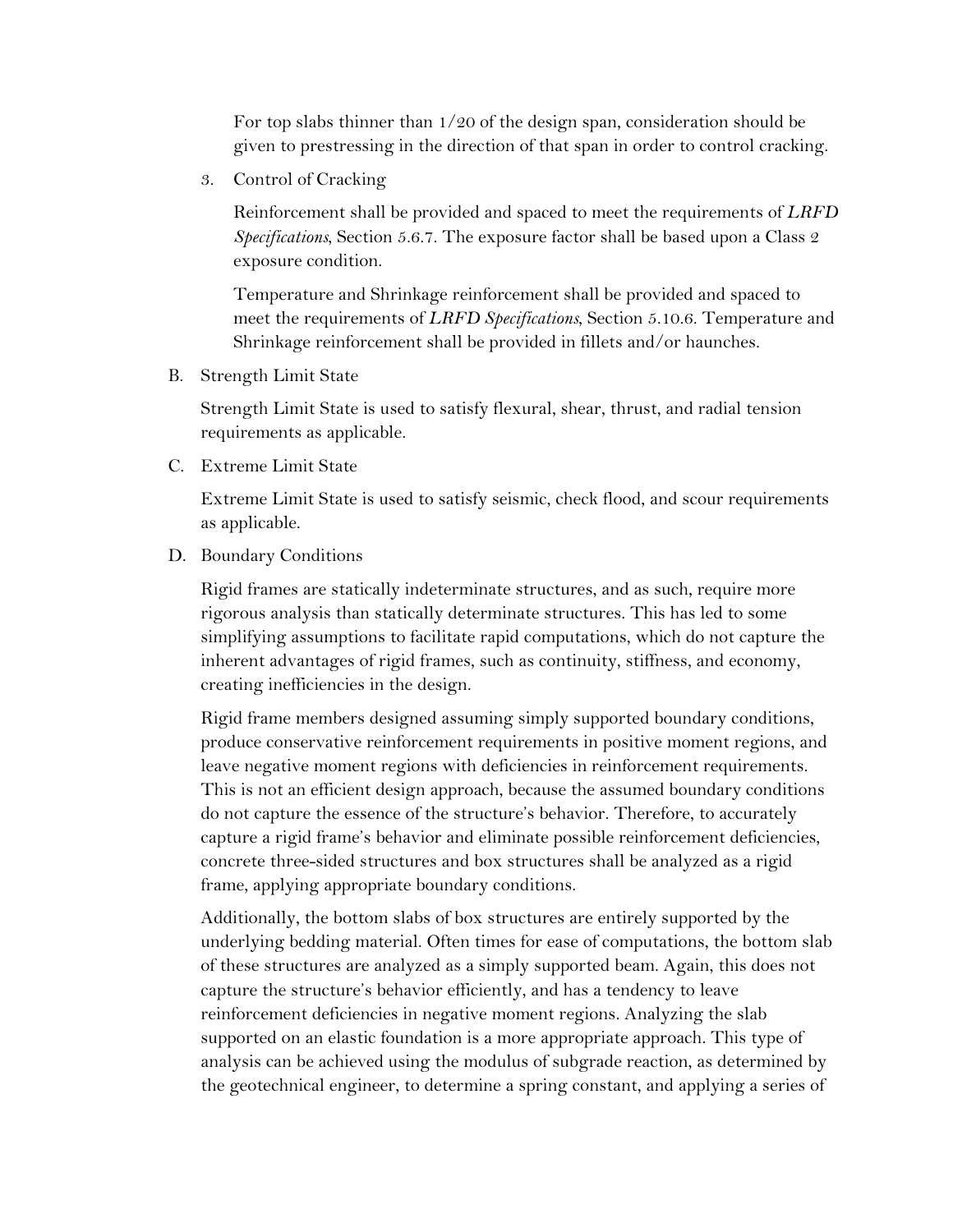compression springs along the bottom slab of the structure. To effectively capture this soil-structure interaction behavior, the bottom slab of box structures shall be analyzed on an elastic foundation.

Alternately, assuming a uniform or trapezoidal support reaction, can sufficiently capture the soil-structure interaction behavior for the design of the bottom slab of box structures.

- E. Structural Modeling
	- 1. Precast Reinforced Concrete Three-Sided Structures (PRCTSS)

Should be modeled as a rigid frame, chorded arch, or arch with pin or fixed support reactions as applicable.

2. Precast Reinforced Concrete Split Box Culverts (PRCSBC)

Should be modeled as shown in Figure 8.3.5.E-2.

There are two primary boundary condition functions that need to be addressed within the model. The first function should be to maintain global stability, therefore the bottom left node is restrained in the global x direction. The second function should be to provide displacement-dependent resistance to vertical loads by supporting the structure with compression springs.

The hinges shown in the model corresponds to the joints between the upper and lower segments. Due to the behavior of a shiplap joint, capable of transferring shear in only one direction but not moment, the shear output from both joints should be added together and applied to a single joint.

Figure 8.3.5.E-2 Split Box on an Elastic Foundation Model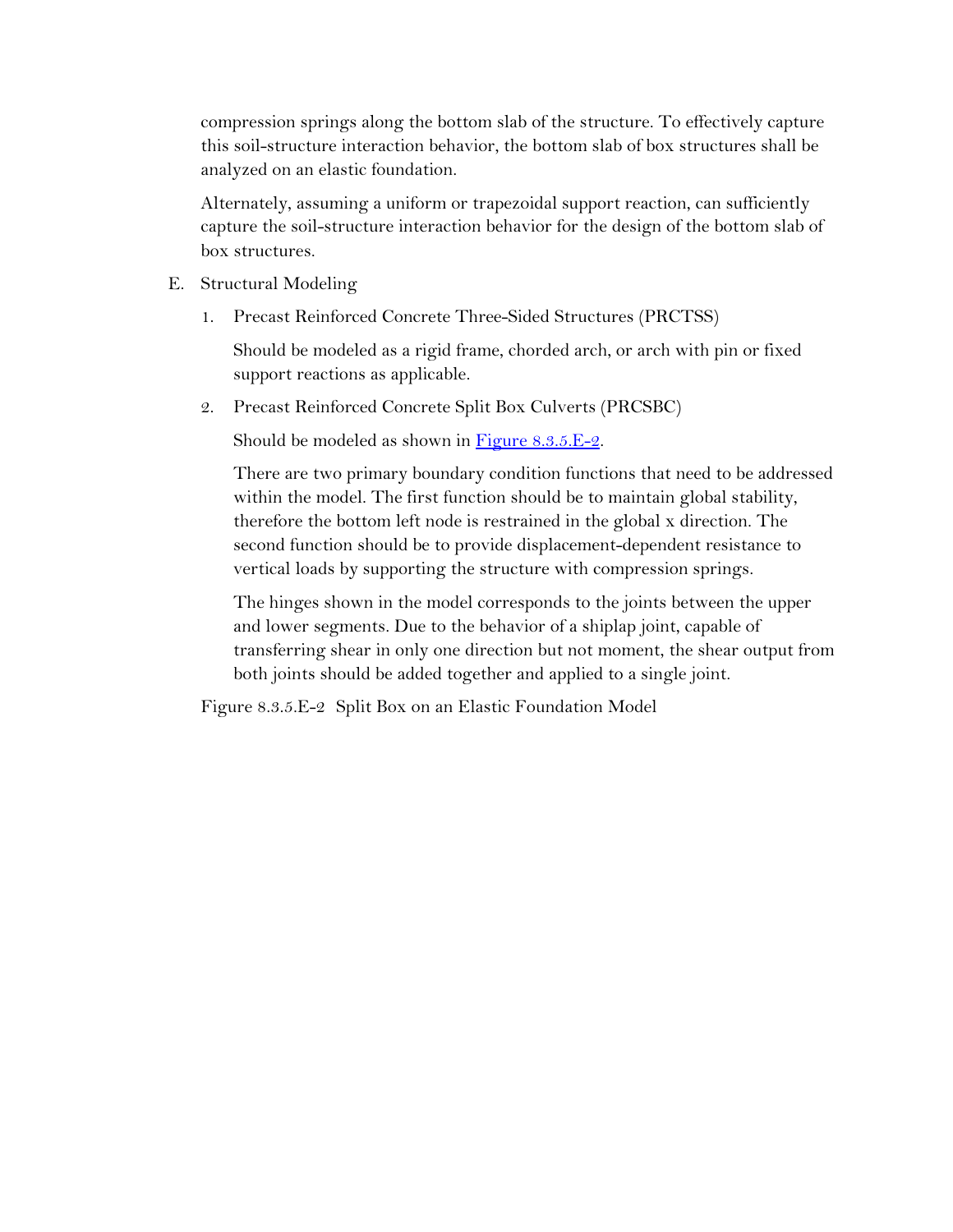

Nodes should be placed at points of interest such as corners, fillet/uniform cross-section interface locations, and midspan of members. Additional nodes should be placed along the bottom element of the model, and restrained using compression springs in the global y direction.

The spring constant (stiffness of ground spring) in the beam-spring model is used in the development of the compression springs and shall be computed by multiplying the moduli of subgrade reaction with the tributary area at the corresponding node as follows:

$$
K = k \, s \, b
$$

Where:

 $K =$  Compression Spring Constant

 $k =$  Modulus of Subgrade Reaction

s = Tributary Length Associated with a Node

b = Unit Slab Width

3. Precast Reinforced Concrete Split Box Culverts (PRCSBC) with Top Slab

Should be modeled as shown in  $Figure 8.3.5.E-2$ , except that the hinges with moment release shown should be replaced with transverse springs to represent elastomeric bearing pads, or pins as applicable, and the upper unit should be replaced with a flat slab.

Alternatively, the upper flat slab unit (superstructure) may be analyzed using PGSuper with the bearing reactions applied to the lower unit as an external axial load on a per foot basis. Additionally, in lieu of a racking analysis,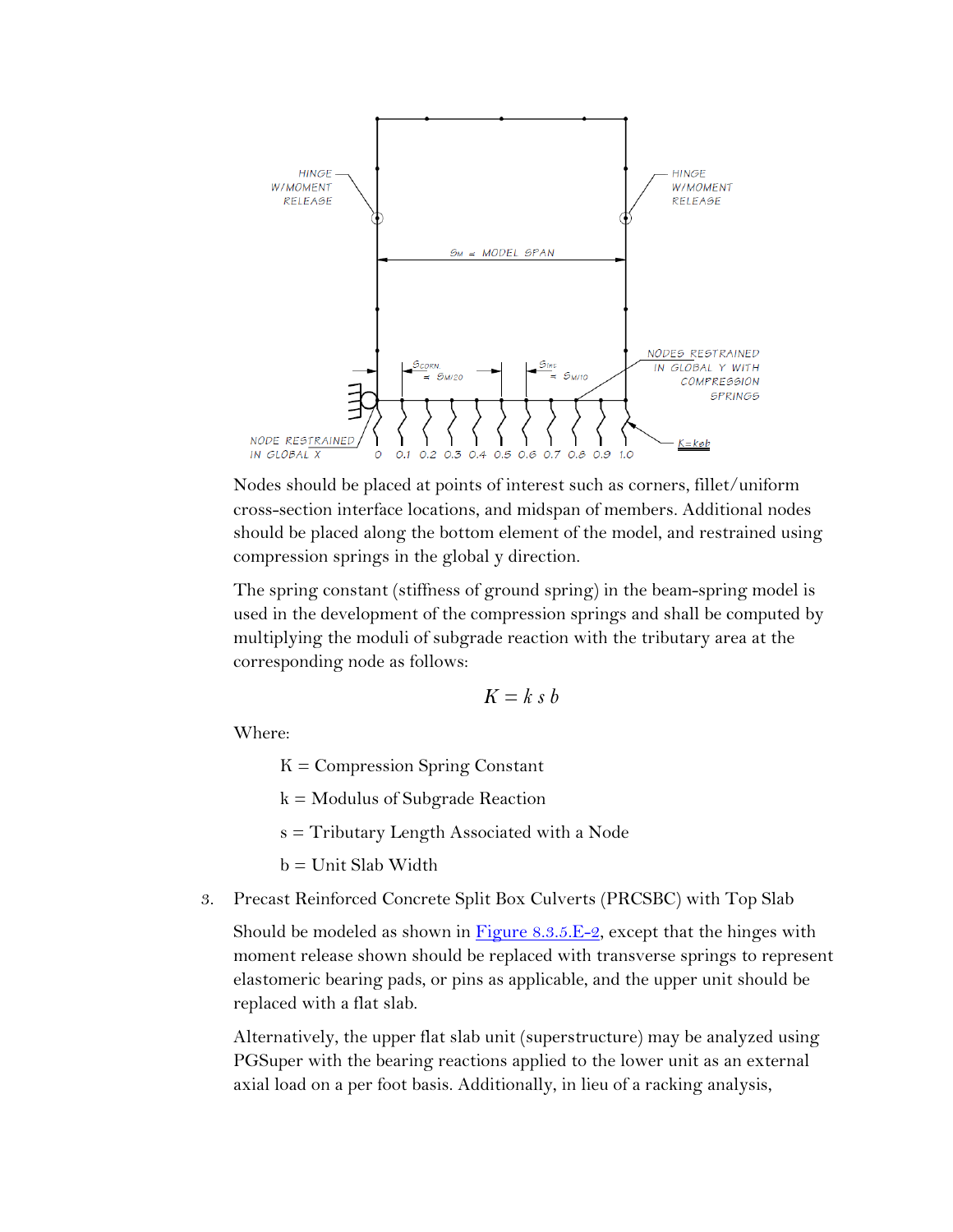earthquake loads, and bearing shear forces could be applied to the lower unit as described in Section 7.5.4.D, and 7.5.4.E respectively.

### 8.3.6 Provisions for Structure Type

A. Reinforced Concrete Box and Split Boxes

Reinforced Concrete Boxes are four-sided rigid frame structures. Split Boxes consist of either a rigid three-sided frame lid, or flat top slab called the upper unit, and a rigid three-sided frame base or lower unit.

Concrete box structures shall be designed and constructed in accordance with *[Standard Specifications](https://www.wsdot.wa.gov/Publications/Manuals/M41-10.htm)*, Section 7-02.3(6).

1. Precast Geometric Limitations

Formwork used in the precast industry for rigid three-sided frame structures with span lengths ranging from 8.0 feet up to 35.0 feet, contain geometric limitations that should be considered when establishing a structure's geometry. The following are not proven design ranges, they are recommendations from the precast industry based on their form capabilities and reference Figure 8.3.6.A-1:

 $S =$  Span Length, shall be varied in 1'-0" increments from a minimum of 8'-0" to a maximum of 35'-0".

 $W1 =$  Wall Thickness at the Fillet, is typically either 10.0" or 12.0", and tapers to  $W_2$  = Wall Thickness at the Joint of upper unit, or  $W_3$  = Wall Thickness at the Joint of lower unit respectively, typical taper is 2H:103V.

 $H1 =$  Height of Tapered Wall of upper unit, and  $H2 =$  Height of Tapered Wall of lower unit, shall be varied in 1'-0" increments from a minimum of 0'-0" to a maximum of 10'-0". If project limitations require a dimension between 1'-0" increments, the designer is encouraged to contact precast manufacturers for available options.

 $TT = Thickness$  of Top Slab, and  $TB = Thickness$  of Bottom Slab, shall be varied in 2.0" increments from a minimum of 10.0" to a maximum of 24.0".

 $F =$  Fillet, shall be 17.0" x 17.0".

Skewed units shall be limited to skew angles of 45 degrees or less, and be varied in 1.0 degree increments.

 $LW = Lay Width, typically varies in 1'-0" increments from a minimum of 4'-0"$ to a maximum of 10'-0".

If the lay width of the individual precast segments is not critical on a project, the designer is encouraged to provide a minimum lay width of the segments, along with an overall lay width of structure to allow fabricators to choose lay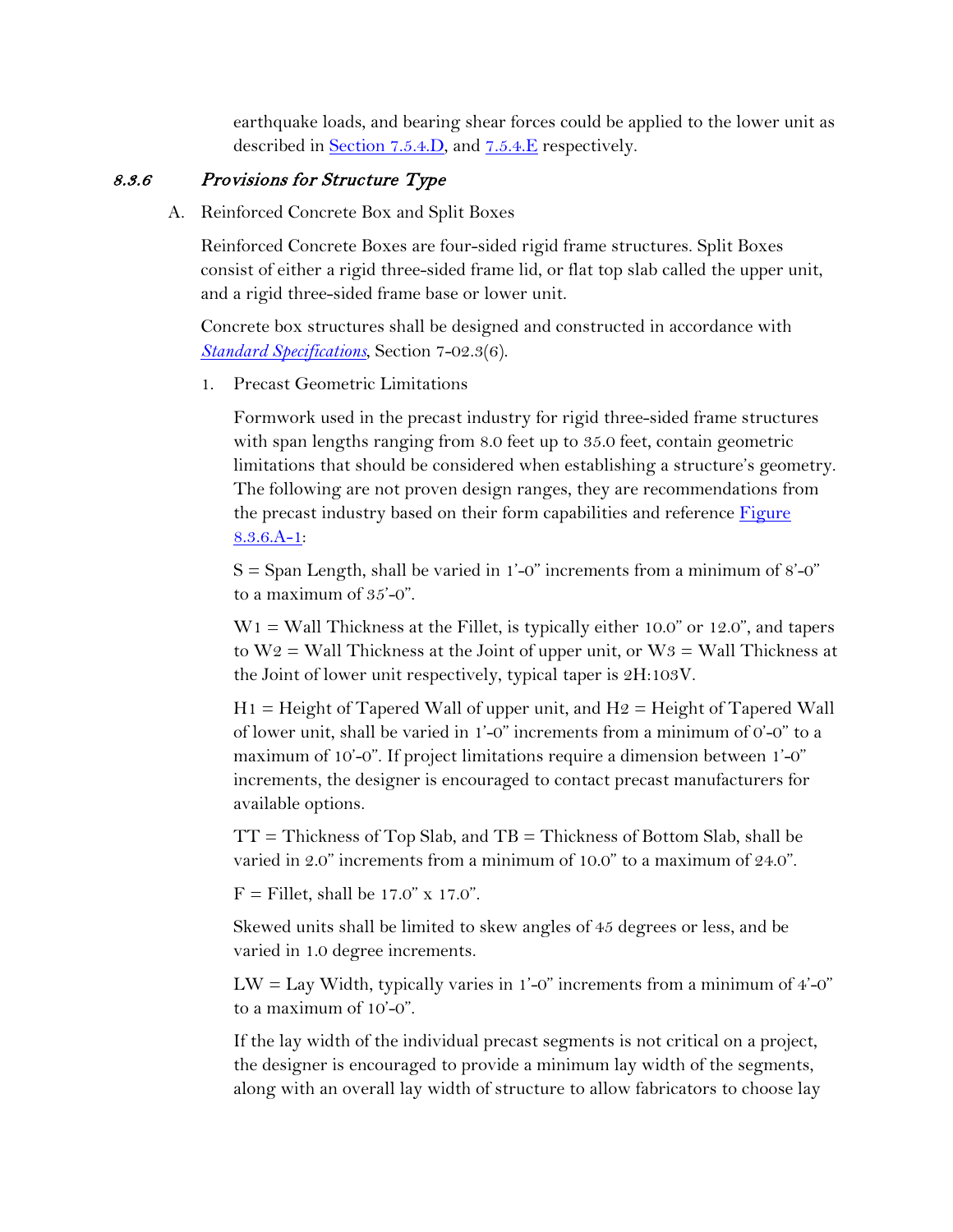widths of individual segments based on their form capabilities and shipping requirements (typical shipping weight limits are 60-65 kips).

Figure 8.3.6.A-1 Typical Split Box, Comprising Two Precast Three-Sided Frames



2**.** Distribution of Live Load through Earth Fill

The distribution of wheel loads through earth fill shall be in accordance with *LRFD Specifications*, Section 3.6.1.2.6a except the 5th paragraph shall be modified as follows:

 $5<sup>th</sup>$  Paragraph – Where the live load and dynamic load allowance moment in concrete slabs, based on the distribution of the wheel load through earth fills, exceeds the live load and dynamic load allowance moment calculated according to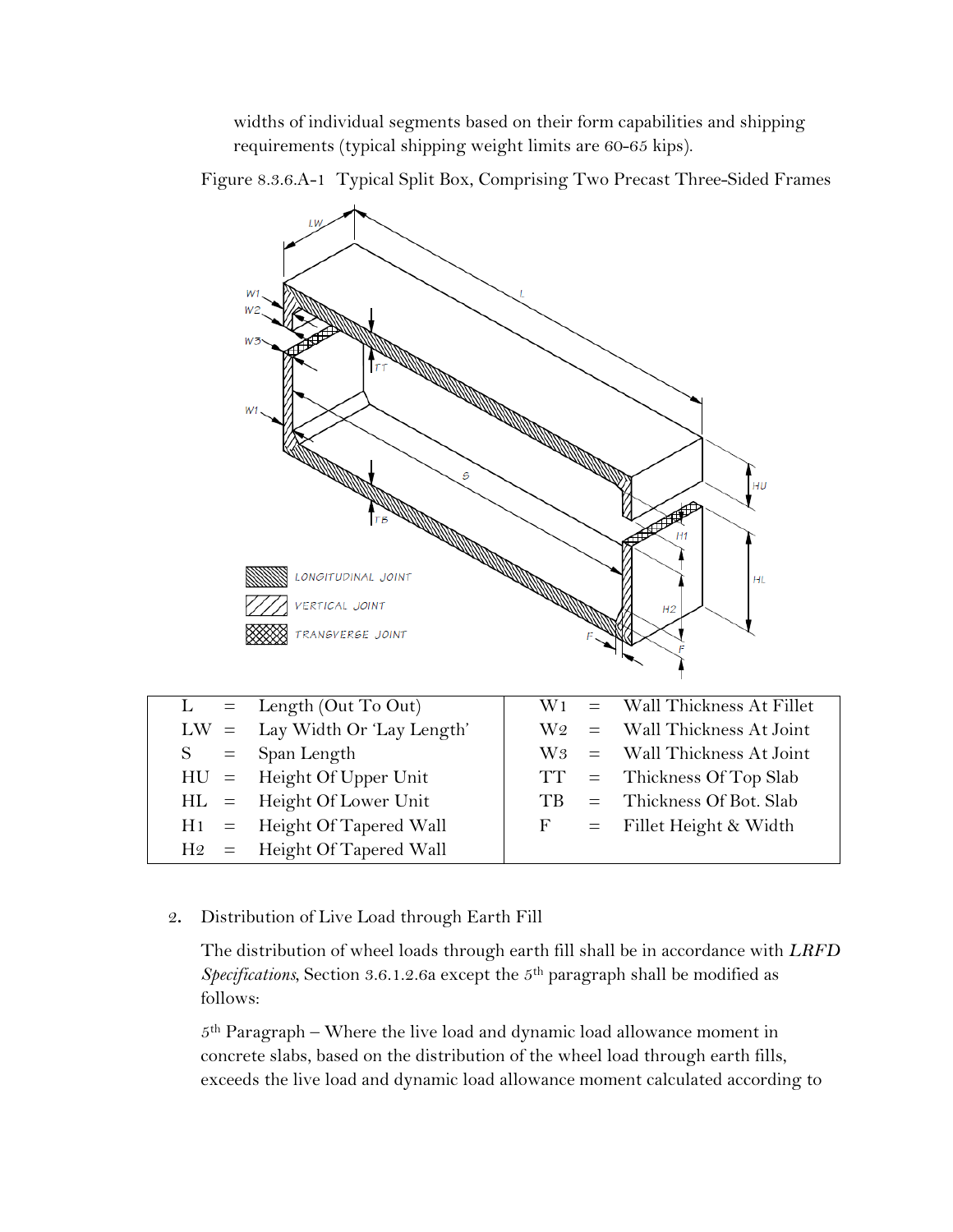Article 4.6.2.10, the latter moment shall be used.

Where the depth of fill is:

- Less than 2.0 feet, live load shall be distributed to the top slab in accordance with *LRFD Specifications*, Section 4.6.2.10.
- 2.0 feet or greater, live load shall be distributed to the top slab in accordance with *LRFD Specifications*, Section 3.6.1.2.6.

The effects of Live Load may be neglected for;

- Single-Span Concrete Box Structures, when the depth of fill is greater than 8.0 feet and exceeds the span length.
- Multiple-Span Concrete Box Structures, when the depth of fill exceeds the distance between inside faces of end walls.
- 3. Joint Design and Details

Joints shall be designed to carry the applied horizontal and vertical forces, and so formed that they can be assembled to transmit those forces, and provide joint tightness consistent with tolerances outlined in the Contract Documents.

• Vertical Joints (See Figure 8.3.6.A-1):

Joints between adjacent units shall be designed for the applied lateral forces identified in Section 8.3.3.B.

• Horizontal Joints (See Figure  $8.3.6.A-1$ ):

Transverse joints between the upper units and lower units shall be designed for the applied lateral forces identified in Section 8.3.3.B.

Longitudinal joints in the bottom slab shall be designed for the applied vertical forces identified in Section 8.3.3.B, in addition to any differential settlement as warranted by the geotechnical engineer.

Longitudinal joints in the top slab shall be designed for the applied vertical forces identified in Section 8.3.3.B, in addition to any differential settlement as warranted by the geotechnical engineer, and shall incorporate a method of shear transfer between adjacent units in accordance with Section 8.3.5.A-2 as applicable.

All joints shall be fabricated in accordance with *[Standard Specifications](https://www.wsdot.wa.gov/Publications/Manuals/M41-10.htm)*, Section 7.02.3(6)C, employing a bell & spigot (a.k.a. a tongue & groove, or shiplap) connection. See Bridge Standard Drawing [8.3.2-A10](https://www.wsdot.wa.gov/Bridge/Structures/StandardDrawings.htm#BuriedStructures) for joint details.

Alternate joint types may be proposed addressing applied forces, differential settlement between segments, live load deflection, shear transfer, and prevention of water and soil migration through the joint. If an alternate joint design is accepted it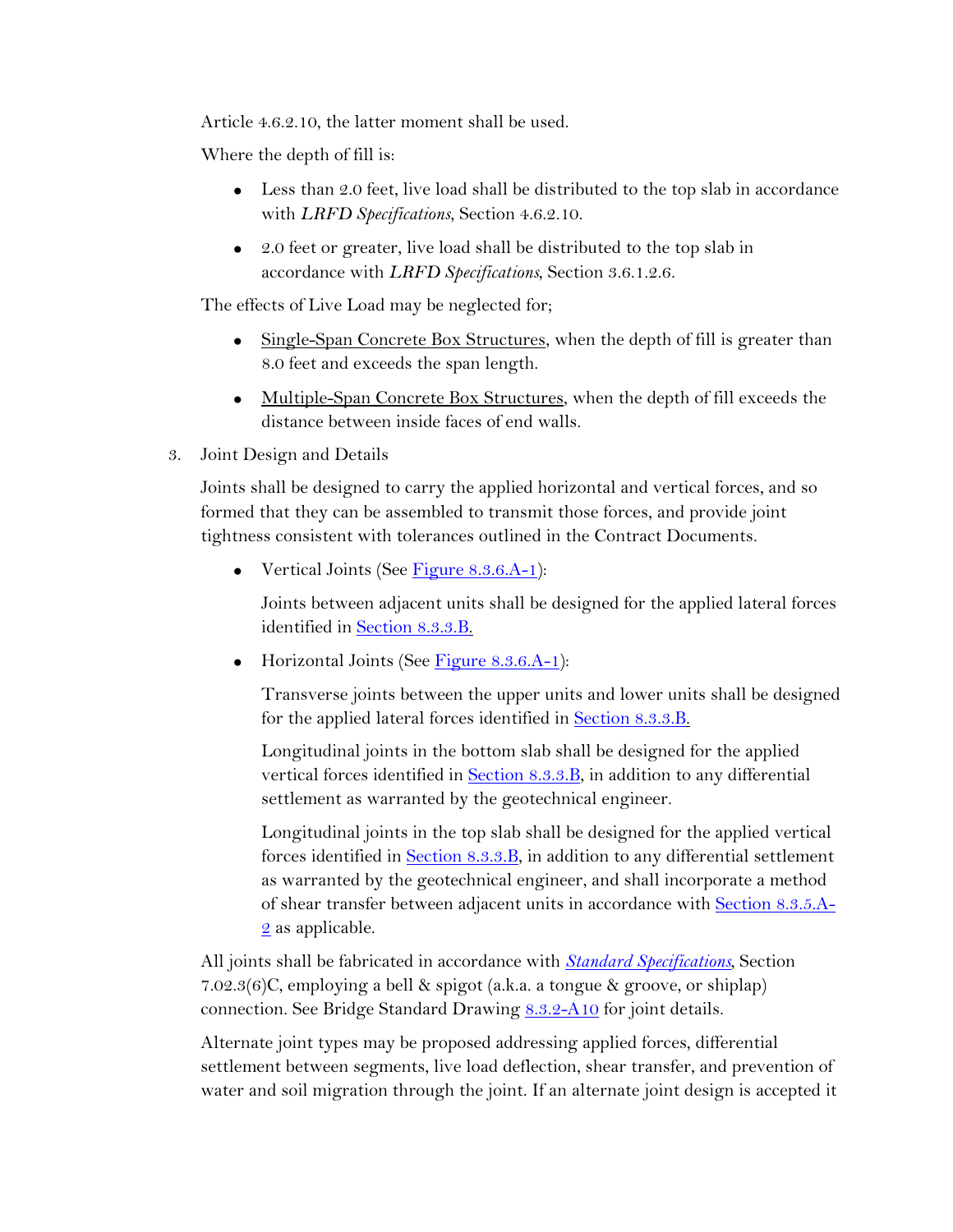shall have equal or greater capacity as the joint shown on the Contract Plans. The designer shall provide a note on the Plans stating the capacity of the joint detailed.

Example Note:

"This joint has been detailed and designed to resist \_\_\_ kips of shear per linear foot of joint".

Each joint shall be sealed to prevent exfiltration or infiltration of soil fines or water. Field tests may be required by the Engineer whenever there is a question regarding compliance. See Bridge Standard Drawing [8.3.2-A8](https://www.wsdot.wa.gov/Bridge/Structures/StandardDrawings.htm#BuriedStructures) for joint sealing details.

As shown in Figure 8.3.6.A-3, joints shall be detailed such that the laying of sections on the prepared bedding material should start at the outlet, and with the bell (or groove) end pointing upstream, and the spigot (or tongue) end pointing downstream, with installation proceeding toward the inlet end to facilitate placement during construction and prevent undermining of downstream units at the joints in service.

Figure 8.3.6.A-3 Precast Box Joint Details to Facilitate Installation



The orientation of the bell and spigot should alternate between the bottom units and the top units. This alternating orientation is preferred, as it provides the most flexibility to facilitate staged construction requirements, and has an inherent placement advantage during construction.

If staging is not necessary, projects may incorporate an optional alternate detail to allow alignment of the vertical bell and spigot joint between the top and bottom units. The installation sequence is this aligned configuration should be such that the bottom segments are installed in the direction of stationing, whereas the top units should be installed in the reverse direction to alleviate constructability issues from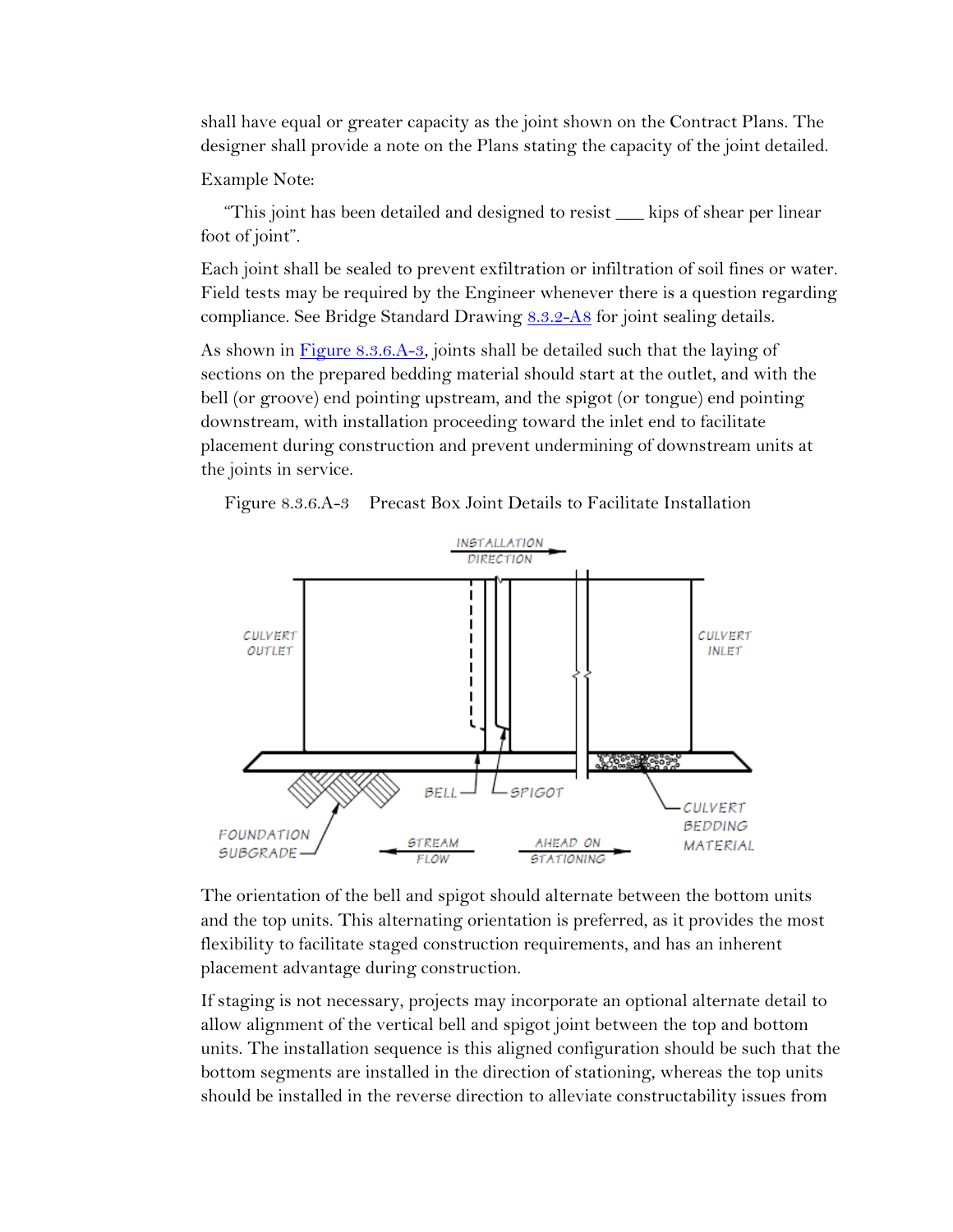trying to slide a bell end under a spigot.

B. Design of Reinforced Concrete Three-Sided Structures

Three-Sided Structures are rigid frame, chorded arch, and arch structures which may have open inverts, and are supported by concrete foundation units consisting of a footing and possibly a stem wall.

Three-Sided Structures shall be designed and constructed in accordance with *[Standard Specifications](https://www.wsdot.wa.gov/Publications/Manuals/M41-10.htm)*, Section 7-02.3(6).

1. Precast Geometric Limitations

Rigid Three-Sided Structures with span lengths ranging from 8.0 feet up to 35.0 feet, contain the same geometric limitations that should be considered when establishing a structure's geometry as outlined in **Section 8.3.6.A-1**.

Three-Sided Structures with geometries matching WSDOT's current Buried Structure series FC30 – FC40, and VC45 – VC60 should maintain the geometrics identified on Bridge Standard Drawing 8.3.2-A2. If project limitations require alternate dimensions, the designer is encouraged to contact precast manufacturers for available options.

2. Distribution of Live Load through Earth Fill

If soil cover is not provided, the top of precast reinforced three-sided structures shall be designed for direct application of vehicular loads.

The distribution of wheel loads through earth fill shall be in accordance with *LRFD Specifications*, Section 3.6.1.2.6a except the 5th paragraph shall be modified as follows:

 $5<sup>th</sup>$  Paragraph – Where the live load and dynamic load allowance moment in concrete slabs, based on the distribution of the wheel load through earth fills, exceeds the live load and dynamic load allowance moment calculated according to Articles 4.6.2.1 and 4.6.3.2 Article 4.6.2.10, the latter moment shall be used.

Where the depth of fill is:

- Less than 2.0 feet, live load shall be distributed to the top slab in accordance with *LRFD Specifications*, Equation 4.6.2.10.2-1, regardless of the direction of travel.
- 2.0 feet or greater, live load shall be distributed to the top slab in accordance with *LRFD Specifications*, Section 3.6.1.2.6.
- The effects of Live Load may be neglected for;

Single-Span Buried Structures, when the depth of fill is greater than 8.0 feet and exceeds the span length.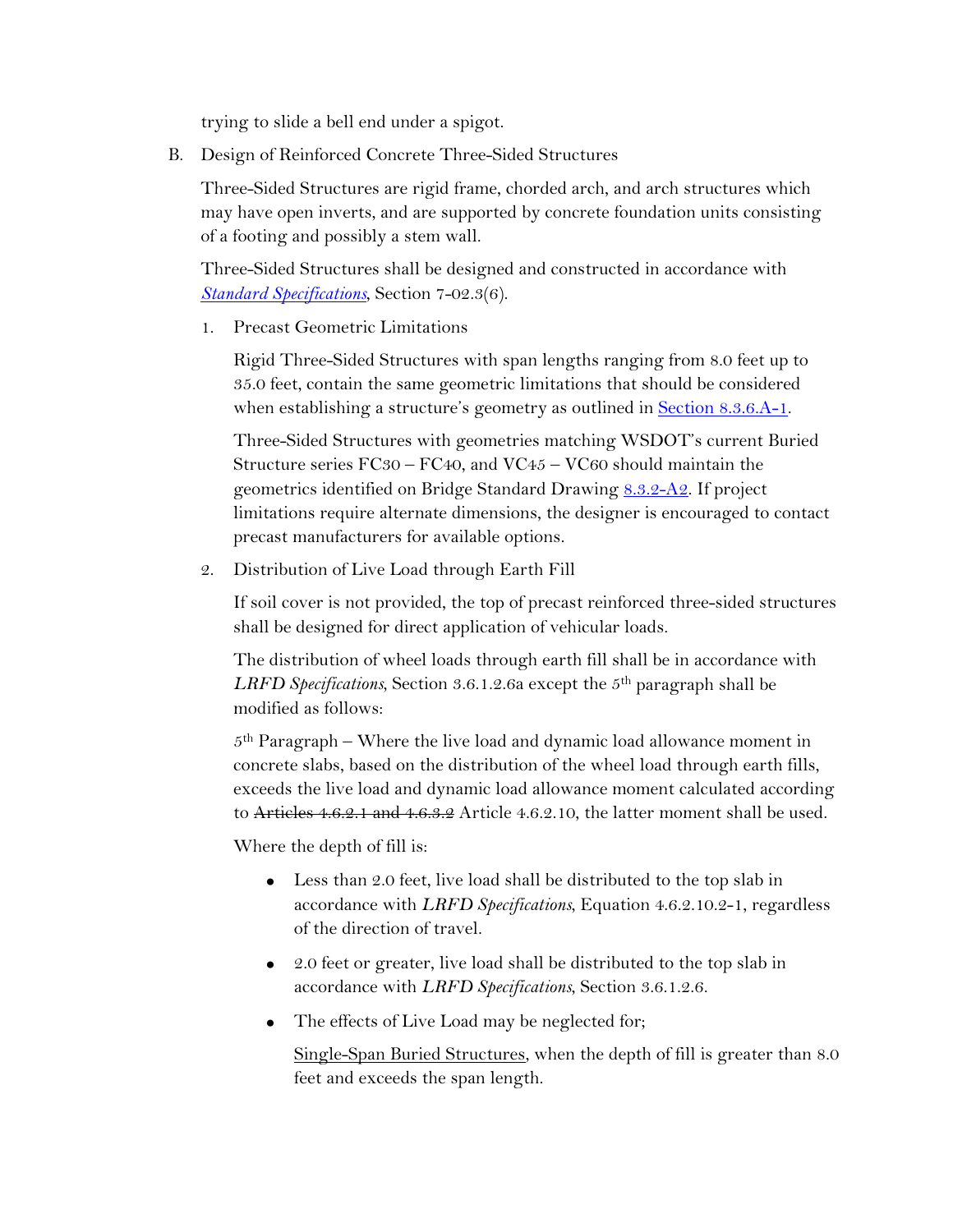Multiple-Span Buried Structures, when the depth of fill is exceeds the distance between inside faces of end walls.

3. Joint Design and Details

Joints shall be designed to carry the applied horizontal and vertical forces, and so formed that they can be assembled to transmit those forces, and provide joint tightness consistent with tolerances outlined in the Contract Documents.

• Vertical Joints (See Figure  $8.3.6.A-1$ ):

Joints between adjacent units shall be designed for the applied lateral forces identified in Section 8.3.3.B.

 $\bullet$  Horizontal Joints (See Figure 8.3.6.A-1):

Transverse joints between the upper units and foundation units shall be designed for the applied lateral forces identified in **Section 8.3.3.B**, employing a shear key, block restrainer, or dowel bars. See Bridge Standard Drawing [8.3.2-A6](https://www.wsdot.wa.gov/Bridge/Structures/StandardDrawings.htm#BuriedStructures) for connection details.

Longitudinal joints in the top slab shall be designed for the applied vertical forces identified in Section 8.3.3.B, in addition to any differential settlement as warranted by the geotechnical engineer, and shall incorporate a method of shear transfer between adjacent units accordance with **Section 8.3.5.A-2** as applicable.

Portal units shall be designed for any lateral load due to the overburden.

Alternate joint types may be proposed addressing applied forces, differential settlement between segments, live load deflection, shear transfer, and prevention of water and soil migration through the joint. If an alternate joint design is accepted it shall have equal or greater capacity as the joint shown on the Contract Plans. The designer shall provide a note on the Plans stating the capacity of the joint detailed.

Example Note:

"This joint has been detailed and designed to resist \_\_\_ kips of shear per linear foot of joint".

Each joint shall be sealed to prevent exfiltration or infiltration of soil fines or water. Field tests may be required by the Engineer whenever there is a question regarding compliance.

# 8.3.7 Design of Detention Vaults

Detention vaults are used for stormwater storage and are to be watertight. These structures can be open at the top like a swimming pool, or completely enclosed and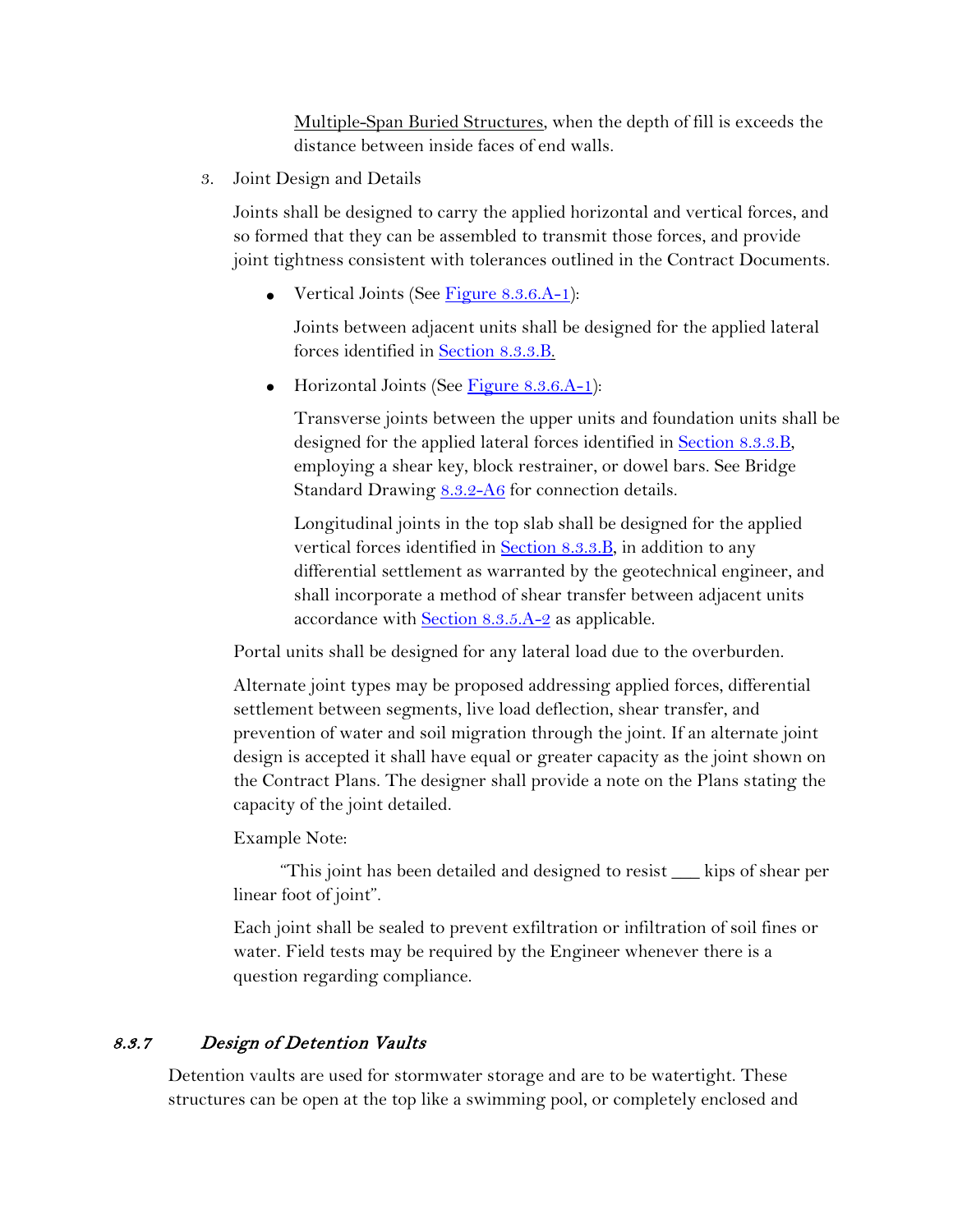buried below ground. Detention vaults shall be designed by the AASHTO *LRFD Bridge Design Specification* and the following: Seismic design effects shall satisfy the requirements of ACI 350.3-06 "*Seismic Design of Liquid-Containing Concrete Structures*". Requirements for Joints and jointing shall satisfy the requirements of ACI 350-06. Two references for tank design are the PCA publications *Rectangular Concrete Tanks*, Revised 5th Edition (1998) and *Design of Liquid-Containing Structures for Earthquake Forces* (2002).

The geotechnical field investigations and recommendations shall comply with the requirements given in Section 8.16 of the *Geotechnical Design Manual* M 46-03. In addition to earth pressures, water tables, seismic design, and uplift, special consideration should be given to ensure differential settlement either does not occur or is included in the calculations for forces, crack control and water stops.

Buoyant forces from high ground water conditions should be investigated for permanent as well as construction load cases so the vault does not float. Controlling loading conditions may include: backfilling an empty vault, filling the vault with stormwater before it is backfilled, or seasonal maintenance that requires draining the vault when there is a high water table. In all Limit States, the buoyancy force (*WA*) load factor shall be taken as  $\gamma_{WA} = 1.25$  in AASHTO LRFD Table 3.4.1-1. In the Strength Limit State, the load factors that resist buoyancy (γ*DC*, γ*DW*, γ*ES*, Etc.) shall be their minimum values, in accordance with AASHTO LRFD Table 3.4.1-2 and the entire vault shall be considered empty.

During the vault construction, the water table shall be taken as the seal vent elevation or the top of the vault, if open at the top. In this case the load factors that resist buoyancy shall be their minimum values, except where specified as a construction load, in accordance with AASHTO LRFD Section 3.4.2.

In certain situations tie-downs may be required to resist buoyancy forces. The resisting force  $(R_n)$  and resistance factors  $(\emptyset)$  for tie-downs shall be provided by the geotechnical engineer. The buoyancy check shall be as follows:

For Buoyancy without tie-downs:

 $(R_{RES} / R_{UPLIFT}) \geq 1.0$ 

For Buoyancy with tie-downs:

 $(R_{RES}/\Gamma R_{UPLIFT} + \varnothing R_n \rceil) \geq 1.0$ 

Where:

$$
R_{\text{RES}} = |\gamma_{\text{DC}} DC + \gamma_{\text{DF'}} DW + \gamma_{\text{ES}} ES + \gamma_{\text{i}} Q_{\text{i}}|
$$
  

$$
R_{\text{UPLIFT}} = |\gamma_{\text{WA}} WA|
$$

ACI 350-06 has stricter criteria for cover and spacing of joints than the AASHTO LRFD. Cover is not to be less than 2 inches (ACI 7.7.1), no metal or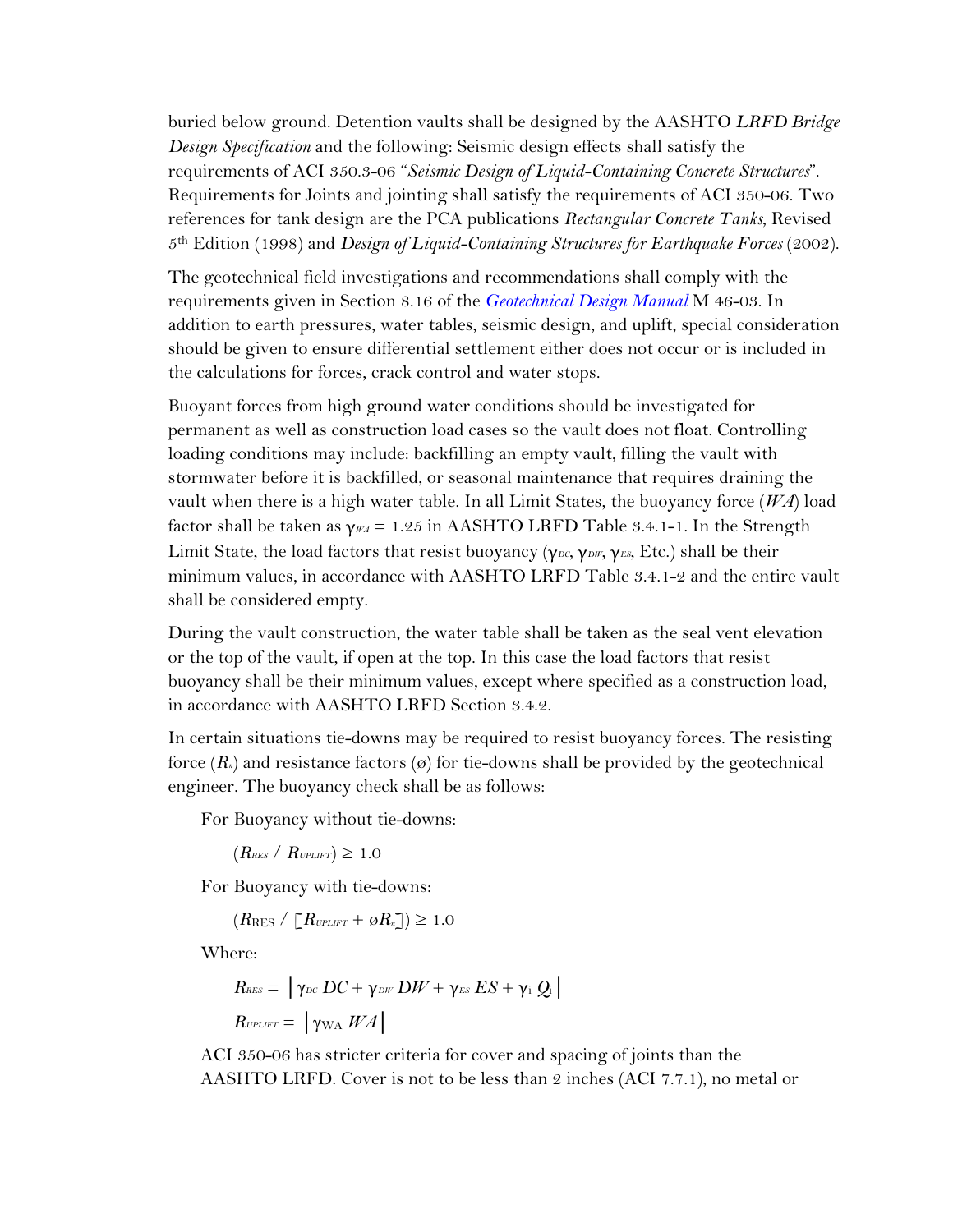other material is to be within  $1\frac{1}{2}$  inches from the formed surface, and the maximum bar spacing shall not exceed 12 inches (ACI 7.6.5).

Crack control criteria is in accordance with AASHTO LRFD Section 5.6.7 with γ*<sup>e</sup>* = 0.5 (in order to maintain a crack width of 0.0085 inches, in accordance with the commentary of 5.6.7).

Joints in the vault's top slab, bottom slab and walls shall allow dissipation of temperature and shrinkage stresses, thereby reducing cracking. The amount of temperature and shrinkage reinforcement is a function of reinforcing steel grade "and length between joints (ACI Table 7.12.2-1). All joints shall have a shear key and a continuous and integral PVC waterstop with a 4-inch minimum width. The purpose of the waterstop is to prevent water infiltration and exfiltration. Joints having welded shear connectors with grouted keyways shall use details from WSDOT Precast Prestressed Slab Details or approved equivalent, with weld ties spaced at 4′-0″ on center. Modifications to the above joints shall be justified with calculations. Calculations shall be provided for all grouted shear connections. The width of precast panels shall be increased to minimize the number of joints between precast units.

For cast-in-place walls in contact with liquid that are over 10′ in height, the minimum wall thickness is 12″. This minimum thickness is generally good practice for all external walls, regardless of height, to allow for 2 inches of cover as well as space for concrete placement and vibration.

After the forms are placed, the void left from the form ties shall be coned shaped, at least 1 inch in diameter and 1½ inches deep, to allow proper patching.

Detention vaults that need to be located within the prism supporting the roadway are required to meet the following maintenance criteria. A by-pass piping system is required. Each cell in the vault shall hold no more than 6,000 gallons of water to facilitate maintenance and cleanout operations. Baffles shall be water tight. Access hatches shall be spaced no more than 50 feet apart. There shall be an access near both the inlet and the outfall. These two accesses shall allow for visual inspection of the inlet and outfall elements, in such a manner that a person standing on the ladder, out of any standing water, will be in reach of any grab handles, grates or screens. All other access hatches shall be over sump areas. All access hatches shall be a minimum 30 inch in diameter, have ladders that extend to the vault floor, and shall be designed to resist HS-20 wheel loads with applicable impact factors as described below.

Detention vaults that need to be located in the roadway shall be oriented so that the access hatches are located outside the traveled lanes. Lane closures are usually required next to each access hatch for maintenance and inspection, even when the hatches are in 12'-0" wide shoulders.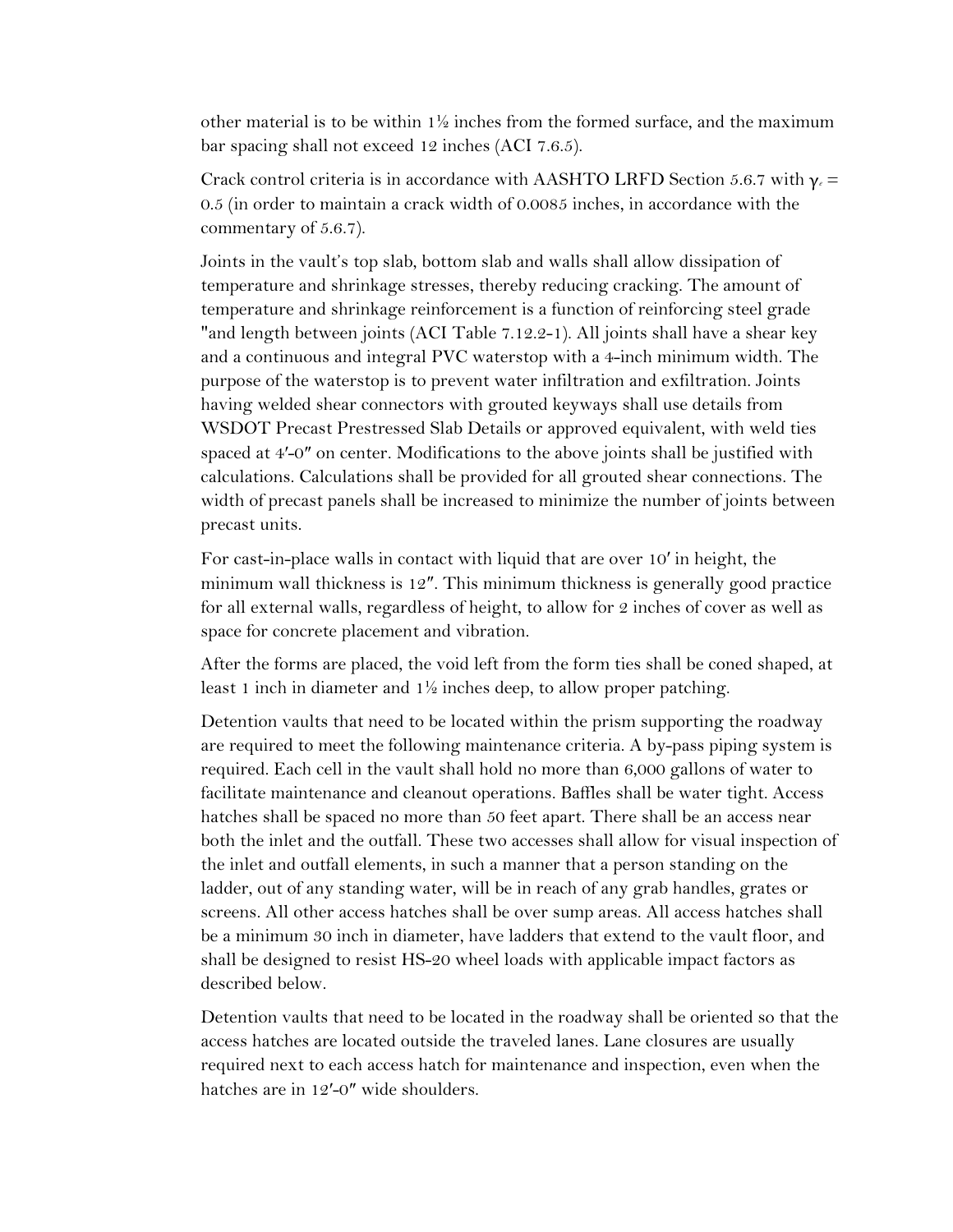A 16 kip wheel load having the dynamic load allowance for deck joints, in AASHTO LRFD Table 3.6.2.1-1, shall be applied at the top of access hatches and risers. The load path of this impact force shall be shown in the calculations.

Minimum vault dimensions shall be 4′-0″ wide and 7′-0″ tall; inside dimensions.

Original signed plans of all closed top detention vaults with access shall be forwarded to the Bridge Plans Engineer in the Bridge Asset Management Unit (see Section 12.4.10.B). This ensures that the Bridge Preservation Office will have the necessary inventory information for inspection requirements. A set of plans must be submitted to both the WSDOT Hydraulics Office and the Regional WSDOT Maintenance Office for plans approval.

#### 8.3.8 Design of Tunnels

Tunnels are unique structures in that the surrounding ground material is the structural material that carries most of the ground load. Therefore, geology has even more importance in tunnel construction than with above ground bridge structures. In short, geotechnical site investigation is the most important process in planning, design and construction of a tunnel. These structures are designed in accordance with the AASHTO LRFD, *AASHTO LRFD Road Tunnel Design and Construction Guide Specifications*, 1st Edition, 2017 with current interims and AASHTO *Technical Manual for Design and Construction of Roadway Tunnels - Civil Elements*.

Tunnels are not a conventional structure, and estimation of costs is more variable as size and length increase. Ventilation, safety access, fire suppression facilities, warning signs, lighting, emergency egress, drainage, operation and maintenance are extremely critical issues associated with the design of tunnels and will require the expertise of geologists, tunnel experts and mechanical engineers.

For motor vehicle fire protection, a standard has been produced by the National Fire Protection Association. NFPA 502 *– Standard for Road Tunnels, Bridges, and Other Limited Access Highways*. This document shall be used for all WSDOT tunnels. NFPA 502 – Standard for Road Tunnels, Bridges, and Other Limited Access Highways, uses tunnel length to dictate minimum fire protection requirements:

300 feet or less: no fire protection requirements 300 to 800 feet: minor fire protection requirements 800 feet or more: major fire protection requirements

Some recent WSDOT tunnel projects are:

I-90 Mt. Baker Ridge Tunnel Bore Contract: 3105 Bridge No.: 90/24N

This 1500 foot long tunnel is part of the major improvement of Interstate 90. Work was started in 1983 and completed in 1988. The net interior diameter of the bored